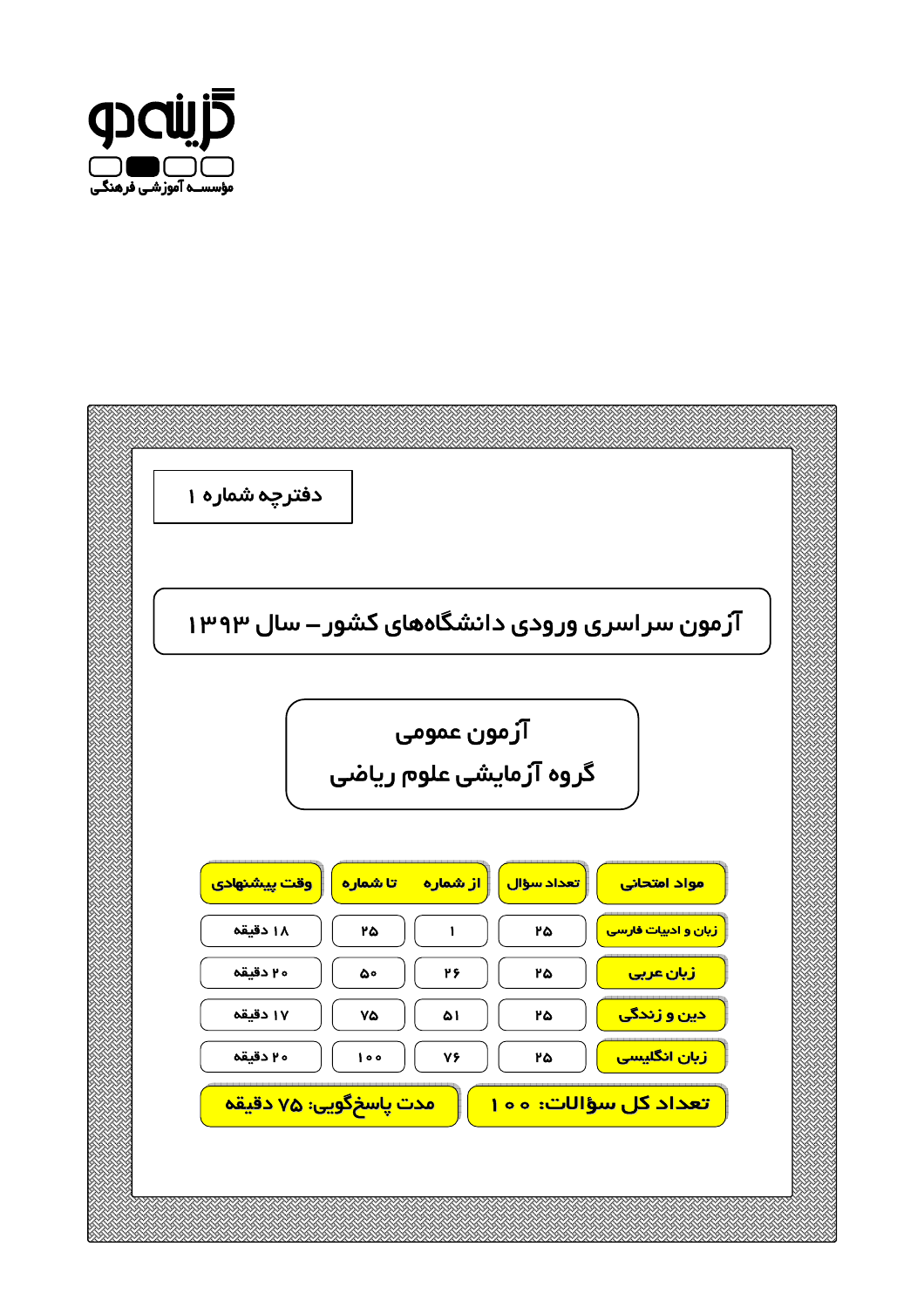| <mark>وقت <u>پد</u>شنهادی: ۱۸ دقیقه</mark>                                                                                            | <mark> زبان و ادیپات فارسی</mark>                                                               |
|---------------------------------------------------------------------------------------------------------------------------------------|-------------------------------------------------------------------------------------------------|
|                                                                                                                                       | ۱- در همهی گزینهها <u>بهجز</u> گزینهی  معنی همهی واژهها درست است.                               |
|                                                                                                                                       | ١) (دستوري:رخصت) – (زِلَّت: لغزش) – (غضنفر: شير)                                                |
|                                                                                                                                       | ٢) (مضغ: جويدن) – (منحوس: بداختر) – (گبر: خفتان)                                                |
|                                                                                                                                       | ٣) (تفقد: دلجويي) – (خسته: مجروح) – (جزميّت: قطعيّت و يقين)                                     |
|                                                                                                                                       | ۴) (كِلّه: پشەبند) – (هُرّا: آواز مهيب) – (سعايت: سعى و تلاش)                                   |
|                                                                                                                                       | ۲- معنی واژگان «مظاهرت- ورطه- حلاوت- وزر - حطام»، به ترتیب در کدام گزینه آمده است؟              |
| ۲) پشتیبانی – چشمه – شیرینی – وبال – خرده و ریز                                                                                       | ١) حمايت- هلاكت- شيرين بودن- بزه- مال دنيا                                                      |
| ۴) یاری- چاه- شیرین شدن- کیفر- ریزهی گیاه خشک                                                                                         | ۳) دلگرمی- مهلکه- شیرین بودن- مجازات- ریزه و شکسته                                              |
|                                                                                                                                       | ۳- معنی چند واژه درست است؟                                                                      |
| (بور شدن: خجلت زده شدن) – (پای مردی: خواهشگری) – (دهشت: اضطراب) – (دهری: ملحد) – (سورت: شدّت اثر) – (خوالیگر: آوازهخوان) –            |                                                                                                 |
|                                                                                                                                       | (ترياق: شرنگ) - (چوک: شباويز) - (اورند: تخت) - (بنگ: شاهدانه)                                   |
| ۴) هشت                                                                                                                                |                                                                                                 |
|                                                                                                                                       | ۴- در متن زیر، املای کدام واژه نادرست است؟                                                      |
| «درویشی و فقر، اصل بلاها و زایل کنندهی زور و حمیّت و مجمع شرّ و آفت است. عبارتی که توانگری را مدح است، درویشی را مذمّت است.           |                                                                                                 |
| درویش اگر سخاوت ورزد به افراط و زیادهروی منسوب شود و اگر در اظهار حِلم کوشد، آن را ضعف شمرند و اگر فساحت نماید، بسیارگوی              |                                                                                                 |
|                                                                                                                                       | باشد.»                                                                                          |
| ۴) مذمّت<br>۳) حمیّت                                                                                                                  |                                                                                                 |
|                                                                                                                                       | ۵- در میان واژگان داده شده، املای چند واژه <u>نادرست</u> است؟                                   |
| «غاشیهی اسب، مَغ و ذنّار، اولوالابصار و روشن بینان، ترقّی و انتساب، قیه و فریاد، طوع و رغبت، مالیات مستقلات، اجناس و امتعه، نطق قرّا، |                                                                                                 |
|                                                                                                                                       | هبوط و صعود، ابطال و الغا، صرافت طبع، شعوذه و تامات، مؤانست و همنشینی، گذاردن نعمت»             |
|                                                                                                                                       |                                                                                                 |
|                                                                                                                                       | ۶- کدام گزینه برای پر کردن متن زیر مناسب است؟                                                   |
| «زبان فارسی، از دورهی  تا حدود صد و پنجاه سال پیش زبان اداری و درباری  و  بود و در همین فاصلهی زمانی شاعران                           |                                                                                                 |
|                                                                                                                                       | و نویسندگان بزرگی چون  و  ظهور کردند.»                                                          |
| ۲) سلجوقي- هند- پاکستان- امير خسرو دهلوي- اقبال لاهوري                                                                                | ١) غزنوي- هند- پاکستان- فيضي دکني- زيبالنّسا                                                    |
| ۴) سلجوقی- تاجیکستان- هند- اسکندر ختلانی- اقبال لاهوری                                                                                | ۳) غزنوی- تاجیکستان- هند- عبید رجب- بیدل دهلوی                                                  |
| a de la                                                                                                                               | ۷- مؤلَّف همهی آثار، در کدام گزینه، میثاق امیر فجر است؟                                         |
| ٢) اشراق- تنفّس صبح- آواز گلسنگ<br>۴) ترس و لرز – انسان میوهی نخل – سفر سوختن                                                         | ١) انسان ميوهي نخل- اشراق- دو قدم تا قاف                                                        |
|                                                                                                                                       | ۳) فجر اسلام- بوتهزار- آينههاي ناگهان                                                           |
|                                                                                                                                       | ۸- انتساب چند اثر به پدیدآورندهی آن درست است؟                                                   |
| (شلوارهای وصلهدار: رسول پرویزی) – (هشت کتاب: سهراب سپهری) – (در حیاط کوچک پاییز در زندان: ه. الف. سایه) – (اگمونت: گوته) –            | (بهشت گمشده: دانته) – (شرح احوال و آثار رودکی: زرین کوب) – (المنقذ من الضلال: امام محمّد غزالی) |
| ۴) شش<br>۳) پنج                                                                                                                       | ۲) چهار<br>۱) سه                                                                                |
|                                                                                                                                       | ۹- آرایههای بیت زیر کدام هستند؟                                                                 |
| دست کرم ابر گهربار بلند است»                                                                                                          | « هر چند زمین <i>گ</i> یر بود دانهی امید                                                        |
| ۲) مجاز – استعاره – حسن تعلیل – کنایه                                                                                                 | ١) كنايه- تشبيه- مجاز- ايهام                                                                    |
| ۴) ایهام- تشخیص- حسن تعلیل- جناس                                                                                                      | ۳) استعاره- تشبیه- جناس- تشخیص                                                                  |
|                                                                                                                                       | ۱۰- آرایهی تشبیه در کدام بیت بیشتر است؟                                                         |
| ھـر روز کــه بــی ســاقی گــلچهــره نشســتیم                                                                                          | ۱) صـد خـار بـلا از دل دیوانـهی مـا خاسـت                                                       |
| تـا بـر دل کســی ننشــیند غبـار مــن                                                                                                  | ۲) ای ســیل اشــک خــاک وجــودم بــه بــاد ده                                                   |
| مـاهی اســت عــارض تــو از نــور آفریــده                                                                                             | ۳) سروی اسـت قامـت تـو از نـاز سـر کشــیده                                                      |
| طــایر اندیشــــهام افتـــاد در دام هـــوس                                                                                            | ۴) مرغ دل تا دام زلــف و دانــهى خــال تــو ديــد                                               |
|                                                                                                                                       |                                                                                                 |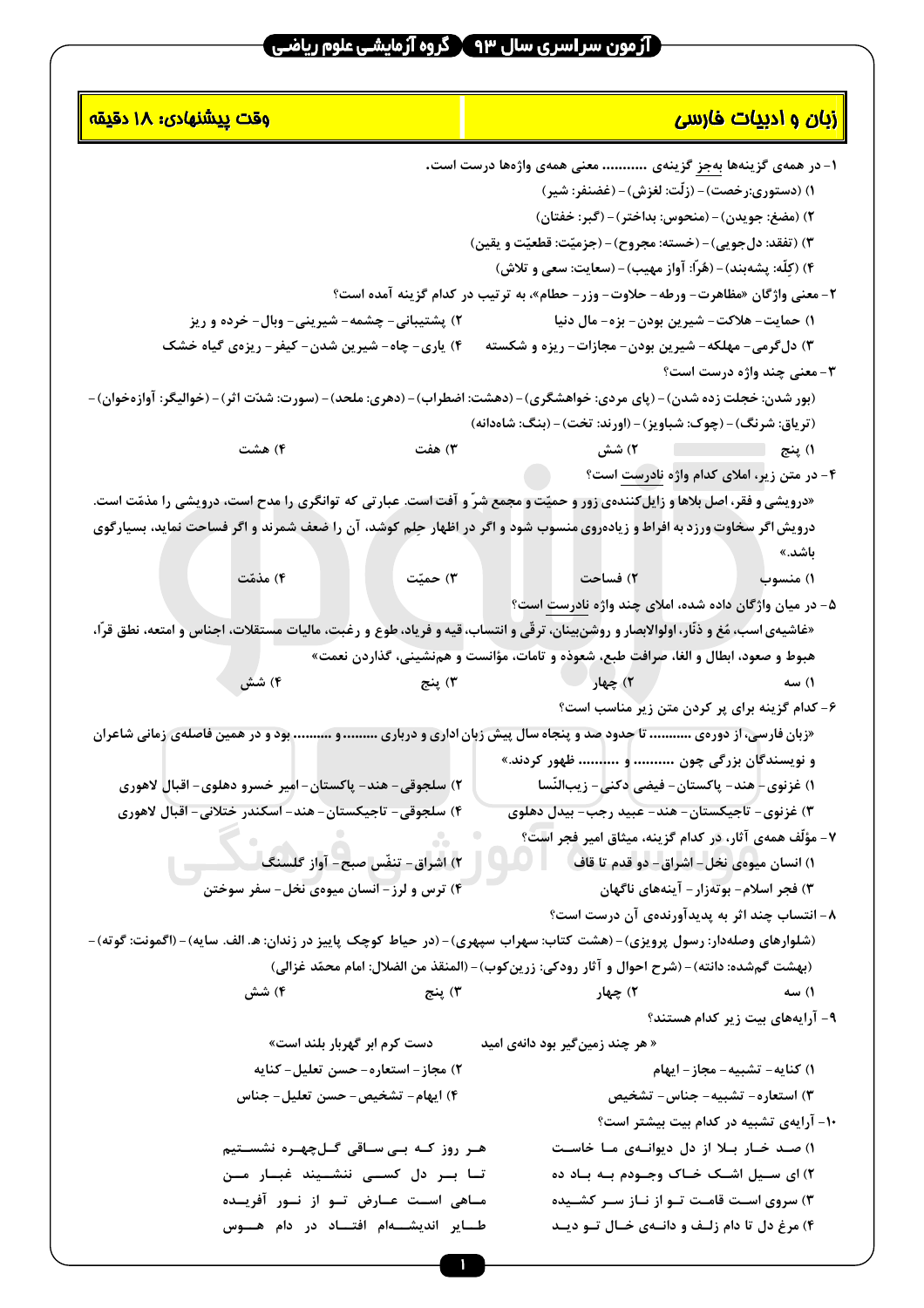|                                                                                                                                     | ١١- آرایههای «مجاز، کنایه، متناقضنما، حسن تعلیل و اسلوب معادله» به ترتیب در کدام ابیات یافت میشود؟ |  |  |
|-------------------------------------------------------------------------------------------------------------------------------------|----------------------------------------------------------------------------------------------------|--|--|
| که باشد نعل در آتـش بـه دسـت ديـو خـاتم را                                                                                          | الف) به اندک فرصتی از سفله رو گـردان شــود دولـت                                                   |  |  |
| به غیر از اشک حسرت نیست باری نخل مـاتم را                                                                                           | ب) مرا بر خشک مغزیهای زاهد گریــه مــیآیــد                                                        |  |  |
| که دشوار اسـت تنهـا بـر گـرفتن بـار عـالم را                                                                                        | ج) قضای روزه زان باشد گران بـر خـاطر مـردم                                                         |  |  |
| چون کنــد گــردآوری گــل بــوی غــارت بــرده را                                                                                     | د) هر چه رفت از کف به دست آوردن او مشکل اســت                                                      |  |  |
| گــردنکشــی بــه خــاک نشــاند نشــانه را                                                                                           | ه) افتــادگی بــرآورد از خــاک دانـــه را                                                          |  |  |
| ٣) د، الف، ھ ، ج، ب $(1 \hspace{-.08in}{.} )$ د، ب، ھ ، الف، ج                                                                      |                                                                                                    |  |  |
|                                                                                                                                     | ۱۲- در همهی ابیات بهجز بیت  جای مضاف و مضافالیه عوض شده است.                                       |  |  |
| ور نـه در ملـک رضـا نوشـیروان عـادل اسـت                                                                                            | ١) كشـور تـدبير را زيـر و زبـر سـازد قضـا                                                          |  |  |
| خواب ما را این صدای آب ســنگین کــرده اســت                                                                                         | ۲) غفلت ما را سبب عمر سبک جولان شده است                                                            |  |  |
| پــای خــوابآلــوده را منــزل کنــار دامــن اســت                                                                                   | ۳) جان غافل را سفر در چـار دیـوار تـن اسـت                                                         |  |  |
| خو به عزلت کرده از ســیر و تماشـا فــارغ اســت                                                                                      | ۴) طفــل طبعــان را دل از بهــر تماشــا مــیدود                                                    |  |  |
|                                                                                                                                     | ۱۳- در کدام بیت «نقش تبعی» یافت نمیشود؟                                                            |  |  |
| کـه توسـنی چـو فلـک رام تازیانـهی توسـت                                                                                             | ۱) تو خود چه لعبتــی ای شهســوار شــیرین کــار                                                     |  |  |
| خنـدان تـو بـرون روی و گریـان همـه کـس                                                                                              | ۲) امــروز چنــان بــزی کــه فــردا چــو روی                                                       |  |  |
| یا شب و روز بــه جــز فکــر تــوام کــاری هســت                                                                                     | ۳) مشنو ای دوست به غیر از تو مرا یاری هســت                                                        |  |  |
| که سالک بیخبـر نبـود ز راه و رســم منــزلهـا                                                                                        | ۴) به می سجّاده رنگین کن گرت پیر مغان گویــد                                                       |  |  |
|                                                                                                                                     | ۱۴- کدام بیت فاقد «واج میانجی» است؟                                                                |  |  |
| خیمــهی ســلطان وانگــاه فضــای درویــش                                                                                             | ١) افســر خاقــان وانگــاه ســر خــاکآلــود                                                        |  |  |
| آن را کــه فلــٰک زهـٰـر جــدايى نچشــاند                                                                                           | ۲) شــیرین ننمایــد بــه دهــانش شــکر وصــل                                                       |  |  |
| بامــداد از در مــن صــلحکنــان بــاز آمــد                                                                                         | ۳) بخت پیروز که بــا مــا بــه خصــومت مــیبــود                                                   |  |  |
| گرت آسودگی بایـد بـرو عاشــق شــو ای عاقــل                                                                                         | ۴) ز عقل اندیشهها زاید کــه مــردم را بفرســاید                                                    |  |  |
| ۱۵- اجزای تشکیلدهندهی جملههای اول، سوم و چهارم، به ترتیب کدام است؟                                                                  |                                                                                                    |  |  |
| «پدرم لیسانسم را به دیوار گچ فرو ریختهی اتاقمان آویخت. مزایای قانونی تصدیق و نام و نشان مرا با خطّی زیبا بر آن نگاشته بودند. آشنایی | در کوچه و محلّه نماند که تصدیق مراً نبیند و آفرین نگوید.»                                          |  |  |
|                                                                                                                                     | ۱) سەجزئى گذرا بە مفعول- دوجزئى (ناگذر)- سەجزئى گذرا بە مفعول                                      |  |  |
|                                                                                                                                     | ٢) چهارجزئي گذرا به مفعول و متمم- سهجزئي گذرا به متمم- سهجزئي گذرا به مفعول                        |  |  |
|                                                                                                                                     | ۳) چهارجزئی گذرا به مفعول و متمم- دوجزئی (ناگذر)- سهجزئی گذرا به مفعول                             |  |  |
|                                                                                                                                     | ۴) سهجزئي گذرا به مفعول- سهجزئي گذرا به متمم- چهارجزئي گذرا به مفعول و متمم                        |  |  |
|                                                                                                                                     | ۱۶- در میان واژگان داده شده، چند واژه از یک تکواژ درست شده است؟                                    |  |  |
| «كيش- كوشا- پسين- هاله- زمين- پروانه- نوشين- بحران- نالان-خسته- تمنّا- كين- خنده-معنا-رهاورد- آوا- ماله- فرايند- سيمين-             |                                                                                                    |  |  |
|                                                                                                                                     | بيگانه»                                                                                            |  |  |
| ۳) دوازده<br>۴) سبزده                                                                                                               | ٢) يازده<br>۱) ده                                                                                  |  |  |
|                                                                                                                                     | ۱۷- در کدام ابیات مفهوم «ز هم صحبت بد جدایی جدایی»، یافت میشود؟                                    |  |  |
| عـــــاقلان بيننــــــد از اول مرتبـــــت                                                                                           | الـف) آن چــه جاهــل ديــد خواهــد عاقبــت                                                         |  |  |
| تــات همـــی دیـــو بـــود همنشـــین                                                                                                | ب) بار نشــوی تــو بــه جهــان بــرین                                                              |  |  |
| جامــــهى خــــويش را ســــياه كنــــد                                                                                              | ج) هـر كـه بـا ديـگ همنشـين گـردد                                                                  |  |  |
| دوســـــتى را نشــــــايد ايــــــن غــــــدّار                                                                                     | د) يـــــار ناپايـــــدار دوســـــت مـــــدار                                                      |  |  |
| تكيــــه بـــر عهـــد ناكســـان نكنــــى                                                                                            | ه) طلـــــب صـــــحبت خســــــان نكنــــــى                                                        |  |  |
| كسم كنسد صسحبت بسدان خسردت                                                                                                          | و) گـــر تـــو نيكــــى بـــدان كننـــد بـــدت                                                     |  |  |
| ٣) و- ﻫ -ب- الف                                   ۴) و- ج- ﻫ -ب                                                                     |                                                                                                    |  |  |
|                                                                                                                                     | ۱۸- بیت زیر با کدام بیت قرابت مفهومی ندارد؟                                                        |  |  |
| قضا همی بَردش تا به سوی دانه و دام»                                                                                                 | «کبوتری که دگر آشیان نخواهد دید                                                                    |  |  |
| چــو همــی تــازی بــر مرکــب رهــوارش<br>ز دســت یکــدگر گلهــا رباینــد آشــیانم را                                               | ۱) نیــک بنگــر کــه کجــا مــی.بــردت گیتـــی                                                     |  |  |
| گو زمستان باش تنها یک کفـن پوشــید و رفـت                                                                                           | ۲) من آن رنگین نوا مرغم که در هر گلشنی باشم<br>۳) آن که تنپوش بهارش از خـز و سـنجاب بـود           |  |  |
|                                                                                                                                     |                                                                                                    |  |  |
|                                                                                                                                     |                                                                                                    |  |  |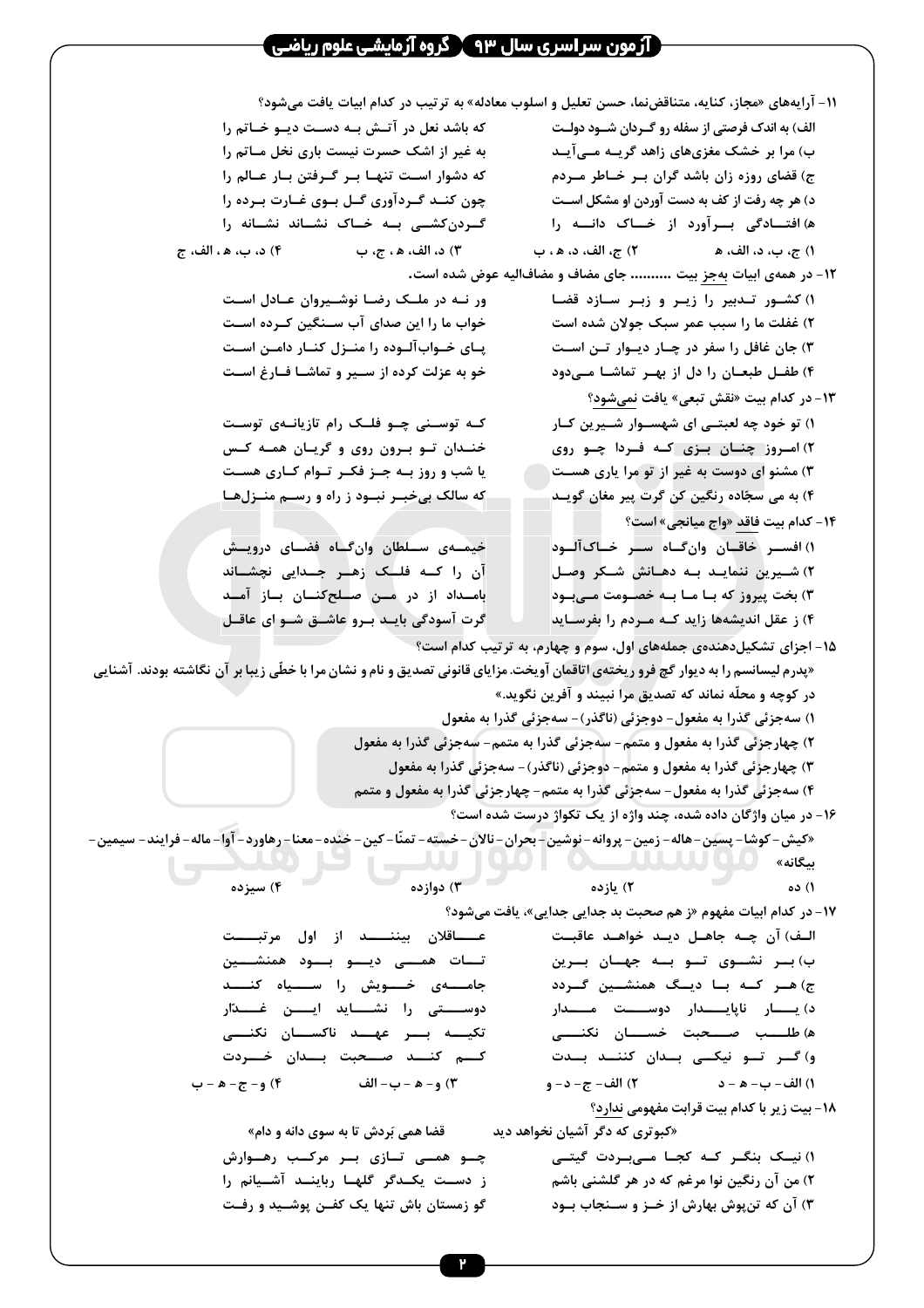#### ( آزمون سر اسری سال ۹۳ ) گروه آزمایشی علوم ریاضی )

**|` .|' 2|( |'R R&`|7 ` . ) &`7 -S 'R a (4**

۱۹- عبارت «عبرت گیرید که من آن مردم که بامداد مطبخ مرا هزار و چهارصد شتر میکشید و شبانگاه سگی برداشته است و میبرد.»، با کدام **بیت تناسب مفهومی دارد؟** 

> **|| U||'R || o||A || % &||6e (1 -|E |
> &C |C .|( u|C -F |e (2 | C |e |6 |C u|C -F |2R |e (3 &|C |e |RE |C -.| |? \$&|B+ (4**

- **Q J) J' &V ' N.C NE) -20 |.R'@ .|R% | |6 | &| & (1 .| C -m| #|e u|)R & -&= (2 \_| -| |'R % .'R& C & (3** ۴) خــارِ صــحرای علایــق نیســت دامنگیــر مــن
- **Q J)6 J' & ' N.C NE) -21 &|| || || C .||R !&||@ N (1 -|' n| | -|'e M S (2 .| 2 &| -|C :| o|'` 4 (3 4"|? .|( -S Jb &@ S (4**

۱) تشنهی خورشید را غافــل نســازد رنــگَ و بــو **4H| % &| F 4 1 .( C & (2 7 C . ' -S ?S & R .( (3** ۴) پردهی منصور اگر صد چاک شد چون گل سزاســت

**۱) سـرود عشــق ز مرغــان بوســتان بشــنو .||( -|| ||R ||A .||F ||E (2 .'| f|e a| |7& =| | .|R (3** ۴) به غنچه گوی که از روی خــویش پــرده فکــن

**ã i|7 H|b &'|?( | o|?e .| (2 i|# }&| | |?6 a| /|'6 WF | (3 W|Y &|E % |C |6 N&|R 4 &| :&|`F (4**

**Q E) g26 ' N.C**

**Q D ' N.C &% ' NE) -23**

**-<A|| .|| ||C || % &6||C ||** کنــد عزیــزش بــیســیر کوکــب ســیّار **| &| % |6 |e |C -F &|E % ای بس عزیـز کـردهی خـود را کـه کـرد خـوار** 

**با چنین دلبستگی از خود بریــدن مشــکل اســت | aT|? -.'F U a Å | 4| | &| |?@ ;&|6| | :| %&|@ 4| :| |? PN|&** 

طمـع مکـن کـه در او بـوی مهربـانی نیسـت کـه بــیوفــایی دور فلــک نهــانی نیســت **||7'R R|C :'|F :| |R |C |7'R R| J\$f|# % &|2 J&|V |C**

۲۲- عبارت «برای شنیدنش گوش و دلی میخواهد که مانند همهی گوشها و دلها نباشد؛ گوش شنوا، قلبی پاکیزه و روانی روشن میخواهد.» با

**|7'R W| a| :| W|6| i 2(** هـيچ پـروا عاشــق ديوانــه را از ســنگ نيســت صنع را آیینهای بایــد کــه بــر وی زنــگ نیســت **|7'R aE| J.|M &| % &@ -% N**

**«برگ درختان سبز در نظر هوشیار میگیری است معرفت کردگار» .|( -|6 2| à&| a| % | 4| .|( -|?`|#m P| â o|?e % :|S .|( -|7 â&| |7 S ( t&L C .|( -|?&@ | [&|` % 4 }&| |C**

**N% &|TR !|` &| :| &|6 i|?S &| &V |( |7 i|?S | a5'|b .|R%** که آب دیــدهی ســرخم بگفــت و چهــرهی زردم که اشــک گویــد و رخســار زرد و رنــگ پریــده

**Q J) J' &V ' N.C NE) -24 -|E @ .|R '| |6 | \$&| (1 :| |VR% | -E @ .'( &ES (2 M S o?e ä.M iV C i]R (3 | 6 \_'@ o?e Eh M S (4** ۲۵- عبارت «آن روزش بکشتند و دیگر روز بسوختند و سوم روزش به باد بر دادند؛ یعنی، عشق این است.»، با کدام بیت تناسب مفهومی دارد؟ **-|E % |( :| Ü&| -| i|) (1**

**| i|( | &| ã i|7 |) ã i|7 |5 WF :| % R| :|C %|6 &|
& | .| S -| | |?C i'|R |C** کشــتهی غمــزهی خــود را بــه نمــاز آمــدهای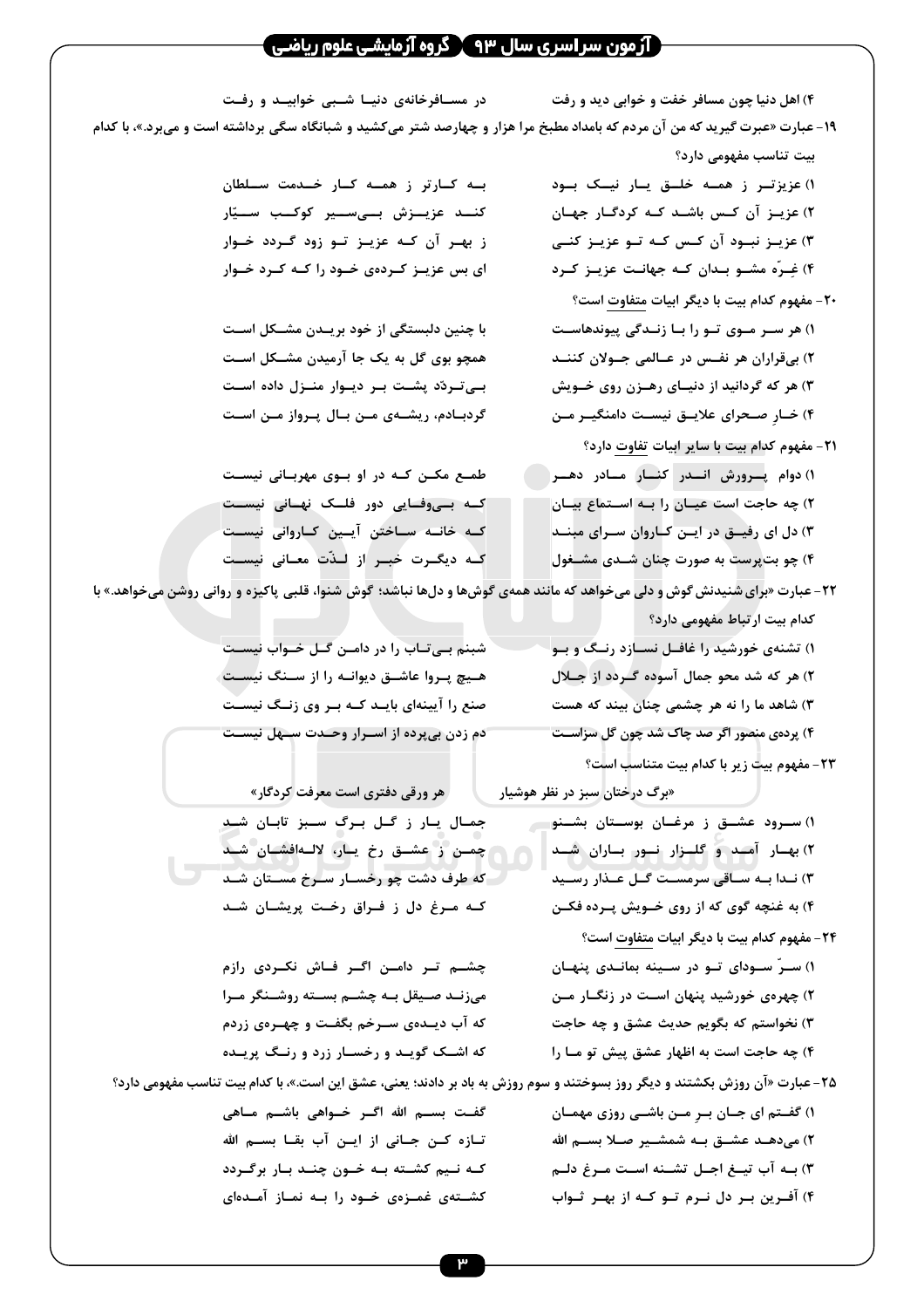# ۔<br>جنور سراسری سال ۹۳ کروہ آزمایشی علوم ریاضی <del>ک</del>

| <mark>وقت پيشنهادي: ۷۰ دقيقه</mark>                                                                                              | <mark>زبان عربی</mark>                                                                                          |
|----------------------------------------------------------------------------------------------------------------------------------|-----------------------------------------------------------------------------------------------------------------|
|                                                                                                                                  | ■■ عيّن الأصحّ و الأدقّ في الأجوبة للترجمة أو التعريب أو المفهوم (٣٣–٢۶):                                       |
|                                                                                                                                  | ۲۶- «أعرض عن هوى نفسک حتّى لا يصل ضررُه إلى قلبک!».                                                             |
|                                                                                                                                  | ۱) از هواهای نفس خود اعراض کن تا به دل تو زیان نرساند!                                                          |
|                                                                                                                                  | ۲) از هوای نفس خود روی برگردان تا زیان آن به قلبت نرسد!                                                         |
|                                                                                                                                  | ۳) از خواهشهای نفسانی خویش پرهیز کن تا ضررش به قلب تو نرسد!                                                     |
|                                                                                                                                  | ۴) از خواهش نفسانی خویش دوری کن تا ضررهایش را به دل تو نرساند!                                                  |
|                                                                                                                                  | ٢٧ – «أشكر الله على هذه الأيّام الماطرة، قد طاب الهواءُ و أنا الآن اَشاهد ظاهرة قوس قزح مع ألوانها الجميلة!»،   |
| ۱) خدا را به خاطر این روزهای بارانی شکر می کنم، هوا پاک شده است و من الآن پدیدهی قوس قزح را با رنگ&ای زیبایش مشاهده می کنم!      |                                                                                                                 |
| ۲) خدا را به خاطر روزهای پر باران کنونی شکر خواهم کرد که هوا را پاک کرده، و من اکنون شاهد رنگ&ای زیبای قوس قزح هستم!             |                                                                                                                 |
| ۳) خدا را برای این روزهای پر بارانی که هوا پاک شده و اکنون میتوانم پدیدهی رنگین کمان و رنگهای آن را ببینم، شکر گزارم!            |                                                                                                                 |
|                                                                                                                                  | ۴) خدا را شاکرم برای این روزها که باران میبارد، هوا پاک شده و من میتوانم رنگین کمان و رنگ&ای زیبای آن را ببینم! |
|                                                                                                                                  | ٢٨- «نحن سنذهب مع قائدنا إلى القتال و لن نتر كه وحيداً في الوقت الحرج!».                                        |
|                                                                                                                                  | ۱) با رهبر خویش به محل نبرد رهسپار میشویم و او را در زمان سختی ترک نمی کنیم!                                    |
|                                                                                                                                  | ۲) به همراه فرمانده برای مبارزه خواهیم رفت و هرگز او را در وقت دشواری رها نمی کنیم!                             |
|                                                                                                                                  | ۳) ما همراه فرمانده خود به نبرد خواهیم رفت و هنگام سختی او را تنها ترک نخواهیم کرد!                             |
|                                                                                                                                  | ۴) ما با رهبر خود به میدان جنگ میرویم و او را در زمان دشواری تنها رها نخواهیم کرد!                              |
|                                                                                                                                  | ٢٩- «في انتهاء ممر مدرستنا نافذة تُفتح على منظر جميل، اَسرع أنا لرؤيتها باشتياق حينما يُدَقَ الجرسُ!».          |
| ۱) در آخر راهرویی در مدرسهی ما پنجرهای هست که به منظرهی زیبایی باز شده، هر وقت زنگ میخورد، من با اشتیاق برای دیدن                |                                                                                                                 |
|                                                                                                                                  | منظره میشتابم!                                                                                                  |
| ۲) در انتهای راهروی مدرسهی ما پنجرهایست که به منظرهی زیبایی باز میشود، وقتی زنگ میخورد، من با اشتیاق برای دیدن پنجره میشتابم!    |                                                                                                                 |
| ۳) در انتهای این راهرو از مدرسهی ما پنجرهای به سمت تابلویی از طبیعت باز میشود که بعد از زنگ، من با اشتیاق به دیدنش میشتابم!      |                                                                                                                 |
|                                                                                                                                  | ۴) در آخر راهروی مدرسهی ما آن پنجره به یک تابلوی زیبای طبیعی باز میشود، موقع زنگ برای دیدنش مشتاقانه میشتابم!   |
|                                                                                                                                  | ٣٠ - عيّن الخطأ،                                                                                                |
|                                                                                                                                  | ١) الوالدان يخفق قلبهما لحبّ أولادهما دائما!، والدين قلبشان همواره به عشق فرزندانشان مىتبد!                     |
|                                                                                                                                  | ٢) رأيت إقبال أولادنا على التلفزيون قد ازداد!، توجّه فرزندانمان را به تلويزيون مىبينيم كه زياد مىشود!           |
|                                                                                                                                  | ٣) إنّ أحبّ الأعمال عندالله أدومها و إن قلت! محبوبترين اعمال نزد خداوند بادوامترين آنهاست، اگرچه اندک باشد!     |
| ۴) على الإنسان أن يتحرّر من كل عبوديّة إلا عبوديّة الله تعالى!: بر انسان است كه از هر عبوديّتى جز عبوديّت خداوند تعالى آزاد شود! |                                                                                                                 |
|                                                                                                                                  | ٣١- «من يتأمّل قبل الكلام يسلم من الخطأ!» عيّن المناسب للمفهوم:                                                 |
|                                                                                                                                  | ۱) (لِم تقولون ما لا تفعلون)                                                                                    |
|                                                                                                                                  | ۲) سخندان پرورده پیر کهن<br>بينديشد آنگه بگويد سخن!                                                             |
|                                                                                                                                  | ٣) إذا تمّ العقل نقص الكلام!                                                                                    |
|                                                                                                                                  | ۴) «سخن تا نپرسند لب بستهدار<br>گهر نشکنی تیشه آهستهدار!                                                        |
|                                                                                                                                  | ٣٢- عيّن الصحيح: «مشكل كساني كه فكر بسته دارند اين است كه دهانشان پيوسته باز است!»                              |
|                                                                                                                                  | ١) مشكلة من لهم فكرّ مُغلق أنّ فمهم مفتوح دائما!                                                                |
|                                                                                                                                  | ٢) مشكل الذين فكرهم يغلق أنّ لهم لسانا دائما ينطق!                                                              |
|                                                                                                                                  | ٣) إنّ المشكل لدن الذين فكر هم مغلقة أنّ لسانهم يتكلم دائما!                                                    |
|                                                                                                                                  | ۴) إنّ مشكلة الذين فمهم مفتوح دائماً هو أنه ليس لهم فكر مفتوح!<br>٣٣- سؤال حذف شده است.                         |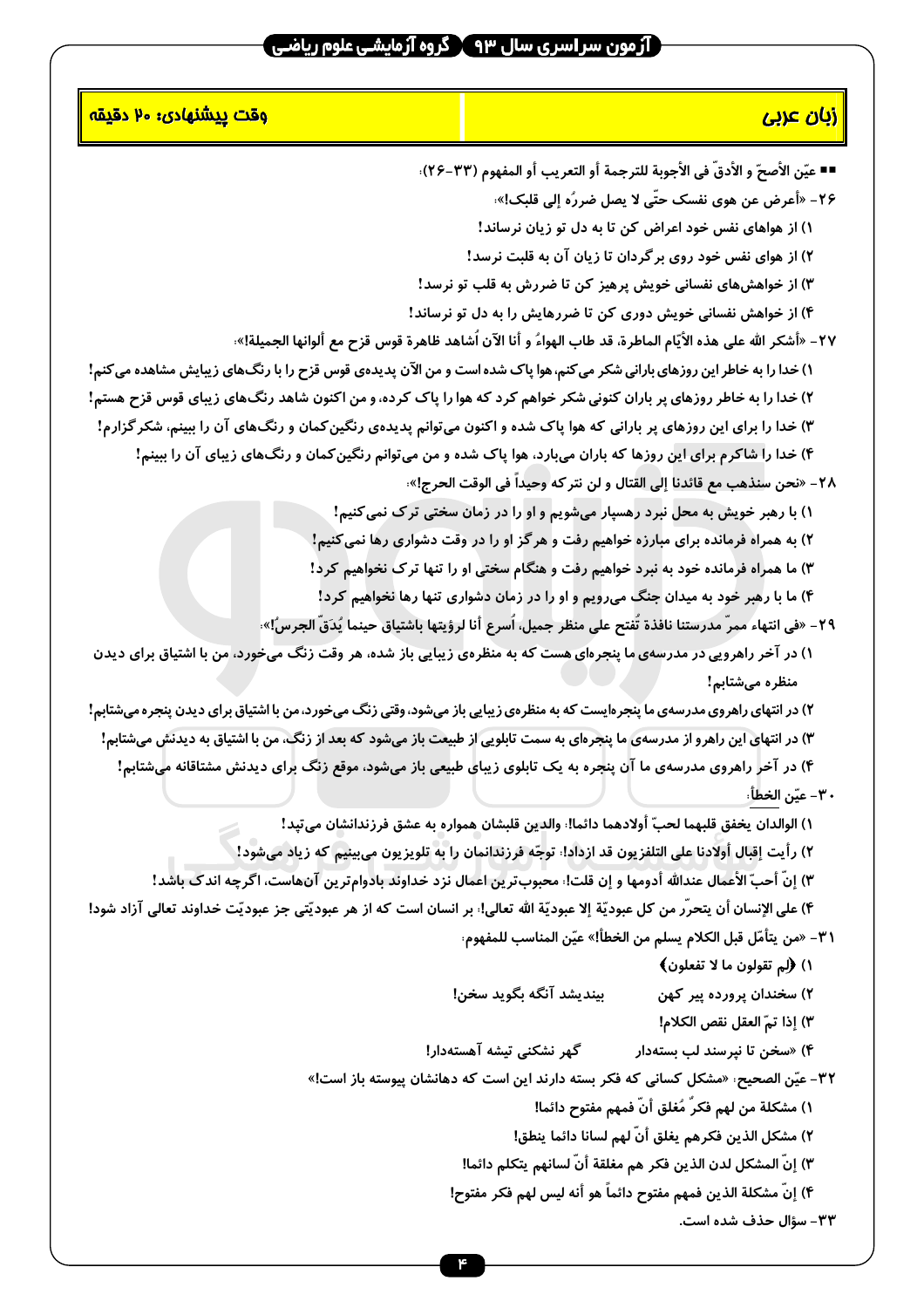### آرمون سر اسری سال ۹۳  $\bm{\Upsilon}$  گروه آرمایشی علوم ریاضی  $\bm{\Gamma}$

■■ اقرأ النَّص التَّالي بدقَّة ثمّ أجب عن الأسئلة (٣۴–۴۲) بما يناسب النَّص: أرأيت شجرة مرتفعة أو ثمرة طيّبة أو فاكهة لذيذة؟! ألم تكن هذه بذرة سترت في التّراب و اختفت عن الأعين ثمّ اُحييت و خرجت من التّراب و أصبحت على ما نراه الآن في الطبيعة؟! الرّبيع بأزهاره و طيب هوائه قد جاء بعد برودة شديدة، و أوراق الأشجار عادت إلى مكانها بعد سقوطها، و قد عاد تغريد الطّيور و الحيويّة و النّشاط بعد زمن من السّكون! تلک هي حياة الإنسان! يُسرَّ و عُسر، راحة و شقاء، طلوع و غروب، نزول و صعود و... فإذا كان الأمر هكذا فعليه أن لا تبطره النّعمة إذا ارتفع، و لا تذلَّله الشَّدَّة إذا سقط؛ بل عليه أن يكون إنساناً حاذقاً ثابتاً في حالتي السرَّاء و الضرَّاء! ٣۴– عيّن المناسب للفراغ، على الإنسان أن يكون ثابتا في حالتي السرّاء و الضَرّاء بسبب ............... ١) أنَّهما مفيدان لتقدّم الإنسان، فلا تقدُّم إلَّا بهما! ٢) أنّ الحياة ممزوجة بهما، فحين يأتي أحدهما نتوقع ذهابه! ٣) أنّ طيب الحياة و حسنها لا يأتى إلا بعد شقاء الحياة و كرهِها! ۴) أنّ الامور ليست بيد الإنسان، فهو مجبور على قبول هذه الحالات! ٣۵– عبّن الخطأ، ١) نضوج الأعمال و نضج الأفكار كالفواكه بحاجة إلى مرور الزَّمن، فلا نتعجَّل في أكلها قبل موعدها! ٢) نحن كالبذور نحتاج إلى السّتر و الاختفاء قبل الظهور و إظهار أنفسنا في المجتمع و بين الناس! ٣) طيب الهواء و طهارته يدل على أنه حصل بعد تلوّث حتماً، فمع كل شيء يجب أن نشاهد خلافه! ۴) السَّكون و عدم الحركة في ظاهر الأشياء يشير إلى حركة في باطنها عن قريب، ربّما نشاهدها! ٣۶– عيّن المناسب للفراغ، النصّ يطلب منا أن ................ ٢) لا نكون مغرورين في الحياة، فإنّ الدّنيا ليست دار قرار! ١) لا ننظر إلى حال الأشياء، بل إلى ماضيها و مستقبلها! ۴) نهتمّ بحالة يُسرنا كما نهتمّ و نعتني بحالة عُسرنا! ٣) نهتمّ بتغريد الطيور و أزهار الرّبيع و جمال الدّنيا! ٣٧– مفهوم النص هو أنّ ................ ١) الحياة تظهر بنفسها حقيقة الإنسان! ٢) حياة الإنسان بحاجة إلى السّرّاء و الضّرّاء! ٣) الشدّة و الرّخاء كليهما مدرسة تربّى الإنسان! ۴) النعمة و النقمة علامتان تظهران ارتفاع الإنسان أو انخفاضه! ■ عيّن الصحيح في التشكيل (٣٨ و ٣٩) ٣٨- «ألم تكن هذه بذرة سترت في التراب و اختفت عن الأعين ثمّ خرجت من التّراب!»· ِّ ۴) تَكُنْ– بَذْرَةً– التُّراب ١) الأعيُن - خُرجَتْ – التَّراب ﴾ ٢) سُتِرَتْ – التَّراب - الأَعْيَنَ ﴾ ٣) بَدْرةٌ – سَتَرتَ – اِخْتَفَتْ ٣٩- «الرّبيع بأزهاره و طيب هوائه قد جاء بعد برودة شديدة، و أوراق الأشجار عادت إلى مكانها!»، ١) الرَّبيعَ – جَاءَ – أوْراقُ ) بُرودَة – شَديدة – الأَشْجارِ ۳) أورَاق- عادَتْ- مَكان ۴) أَزْهارهِ- بَعْدَ- بُرودَة ■ عيّن الصحيح في الإعراب و التّحليل الصرفي (۴۰–۴۲)؛ ۰۴- «رأىتَ». ١) معتل و أجوف- متعدٍّ- مبنى للمعلوم- مبنى/ فعل و فاعله ضمير التاء البارز ٢) مزيد ثلاثي من باب إفعال- معتل و ناقص- معرب/ فاعله ضمير «ت» البارز ٣) للمخاطب- معتل و ناقص- متعدٍّ/ فعل و فاعله ضمير «ت» البارز، و الجملة فعليّة ۴) فعل ماض- مجرّد ثلاثى- مبنى للمعلوم/ فاعله ضمير «أنت» المستتر و الجملة فعليّة ۴۱– «تکن»: ١) للغائبة- مجرَّد ثلاثي- معتل و أجوف/ فعل مجزوم و من الأفعال الناقصة، اسمه «هذه» ٢) فعل مضارع– للمخاطب- مجرَّد ثلاثى- معتل/ فعل من الأفعال الناقصة، و هي من النواسخ ٣) مضارع- معتل و أجوف- معرب/ فعل مجزوم بحرف «لم» و علامة جزمه حذف حرف العلة ۴) مجرَّد ثلاثي- معتل و أجوف- معرب/ فعل مجزوم بحرف «لم» و اسمه ضمير «هي» المستتر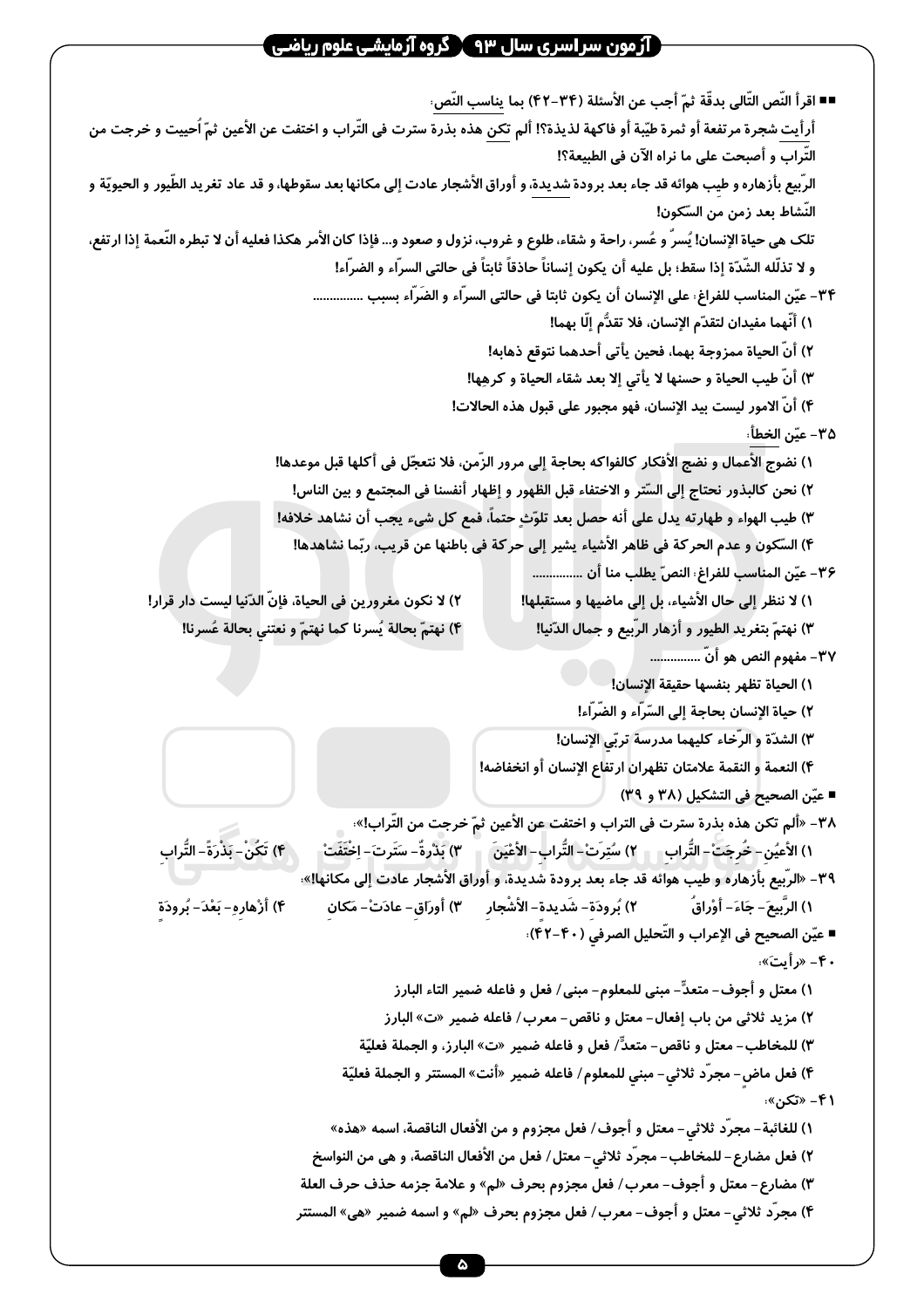### ` آرُ مون سر اسر ی سال ۹۳ ∑ گروه آرَمایشـی علوم ریاضـی

**۴۲- «شدىدة»** ١) معرّف بالإضافة – معرب– منصرف/ نعت أو صفة مفردة و مجرور بالتبعيّة ٢) اسم- مفرد مؤنث- مشتق و صفة مشبهة- نكرة- معرب/ مضافإليه و مجرور ٣) مشتق و صفة مشبّهة (مصدره: شدّة)- نكرة/ نعت مفرد و مجرور بالتبعيّة لمنعوته «برودة» ۴) مفرد مؤنث– جامد و مصدر – نكرة– منصرف/ صفة و مجرور بالتبعيّة للموصوف «برودة» ■■ عيّن المناسب للجواب عن الأسئلة التالية (۴۳– ۵۰): ۴۳ – عيّن ما ليس فيه من علامات الإعراب الفرعية: ١) أفضل تلاميذي هم الذين يتعلمون العلوم النافعة! ٢) هل فهمت صديقتاك هذا الدّرس و الدّروس الماضية؟ ۴) هل يوجد في هذه النواحي دكان لنشتري منه الفاكهة؟ ٣) لمّا رأى الأعداء شجاعة المجاهدين هربوا مذعورين! ۴۴ – عيّن الخطأ حول الأفعال المعتلّة: ١) الأطبّاء يَصفون للمرضى أدوية تشفيهم! ٢) عجز هذان الرّجلان العجوزان أن يَمشيا على رجليهما! ۴) لم يَعُد هؤلاء الباحثون يصلون إلى أهدافهم العلميّة! ٣) لا تبعي وقتک بثمن رخيص؛ يا بنتي العزيزة! ۴۵ - عيّن الخطأ للفراغين: إنْ ................ على الحسنات ............... إلى الله! ١) تحرصن/ تتقرّبن من العلم "٢) تحرصا/ تتقرّبا ۴) بحرصان/ بتقرّبان ۳) تحرصوا/ تتقرّبوا ۴۶– عیّن نائب الفاعل ضمیراً مستتراً، ١) كأنّ عقولكم قد غسلت فغيّرتم طريقة حياتكم! ۲) إني ارسلت للتعليم و لإتمام مكارم الأخلاق! ۴) مُنعنا من التكاسل و إلقاء امورنا على الآخرين! ٣) لن تؤيّد آراء هذا العالم في الجلسات العلميّة! ۴۷– عيّن المفعول فيه، ١) سأحضر في الحفلة متأخرا، إن توافق! ٢) إذا أردت أن تعمل عملا فاعلم أنّ الله شاهد عليک! ٣) أيّها الإنسان؛ إلى متى يسمترّ الكبر و الغرور في نفسك! ۴) في اليوم التالي سوف تسمع أخباراً مهمّة عن هذا الموضوع! ۴۸ – عيّن النّعت يختلف نوعه عن الباقي: ٢) أنا راض برضى الله عند مواجهة حوادث الدّهر المرّة! ١) ظهرت أشعّة الشمس الذهبيّة من وراء الجبال المرتفعة! ٣) عليك أن تنفقي من ثرواتك العظيمة؛ يا اختى! ۴) لحظة زيارة جدتي لحظة أنتظرها منذ مدّة طويلة! ۴۹ – عيّن المفعول المطلق، ۱) أطيعک يا إلهي و أشهد بربوبيّتک مقرّاً بأنک إلهي و ربّي! ٢) لا تقلق أبداً؛ إنّ الذي خلقک من عدم يحفظک من المخاطر!<br>٢) لا تقلق أبداً؛ إنّ الذي خلقک من عدم يحفظک من المخاطر! ٣) حينما أعتمد على الآخرين لن ابادر مبادرة تنجيني من الخطرات! ۴) هناك نظرة خاصّة للإنسان الصابر إلى العالم، تعطيه صبرا كثيرا! ۵۰– عيّن المستثنى منه محذوفاً! ٢) لايثور ضدّ الظلم و الظالمين فى العالم إلّا المؤمنون! ١) ما كان المدير قد قبل جميع الموظفين إلّا واحداً منهم! ۴) ما راقبت الامّ أعمال أولادها اليوم إلّا لعبهم الكثير! ٣) لم يتأمّل أغلب الناس حول خلقتهم إلّا العقلاء منهم! <mark>دین و زندگی</mark> <u>وقت ييشنهادي: ١٧ دقيقه</u>

۵۱– اگر گفته شود: «نظم حاکم بر پدیدهها و قانونِمندی آنها، امری موقّت است»، پیام کدام آیه ترسیم شده است؟

- ١) ﴿خلق السّماوات و الأرض بالحقّ و صوّركم فاحسنَ صوركم و اليه المَصيرِ ﴾
	- ٢) ﴿ما تَرِي في خلق الرّحمانِ من تفاوت فارجعِ البصرِ هل تَرِي من فُطورٍ﴾
- ٣) ﴿يُسبِّح لله ما في السّماواتِ و ما في الأرض له المُلك و له الحمد و هو على كلّ شيءٍ قديرٍ ﴾
- ۴) ﴿ما خلقنَا السّماواتِ و الأرضِ و ما بينَهما الاّ بالحقّ و اجل مسمّى و الّذين كفروا عمّا انذروا مُعرضون﴾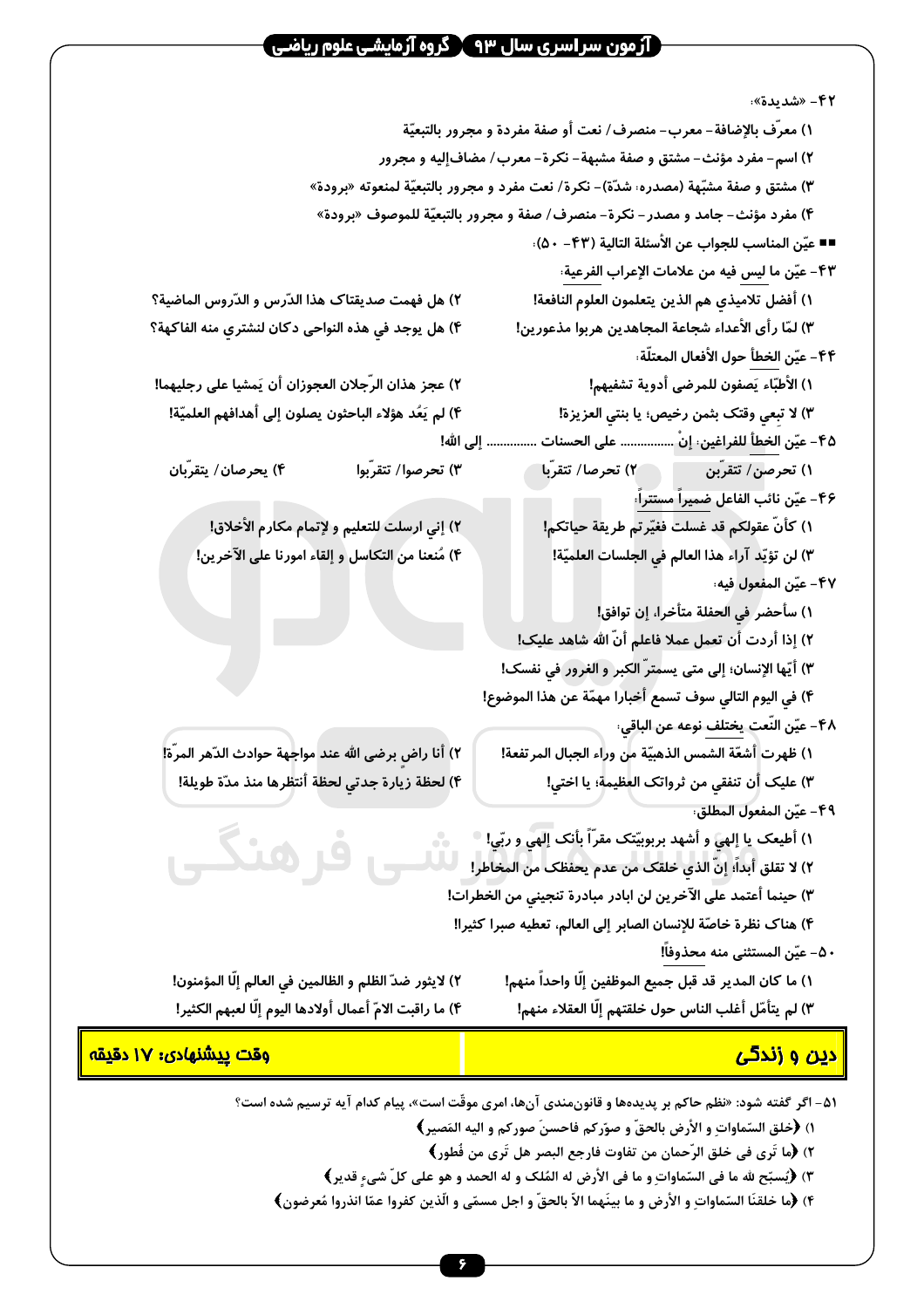| ۵۲-اگر بخواهیم سخن مولایمان، علی <sub>ع</sub> ایلٍا ٍ را که فرمود: «خدا رحمت کند کسی را که بداند از کجا آمده، در کجا قرار دارد و به کجا می رود» مبتنی |                                                                                                                          |
|-------------------------------------------------------------------------------------------------------------------------------------------------------|--------------------------------------------------------------------------------------------------------------------------|
|                                                                                                                                                       | بر مبنای قرآنی اعلام کنیم، پیام کدام آیه، وافی به این مقصود ما است؟                                                      |
|                                                                                                                                                       | ١) ﴿انَّا هديناه السّبيلَ امّا شاكراً و امّا كفوراً﴾                                                                     |
|                                                                                                                                                       | ۲) ﴿و نفسٍ و ما سوّاها فالهمها فجورها و تقواها﴾                                                                          |
|                                                                                                                                                       | ٣) ﴿فبشّر عبادِ الّذين يستمعون القول فيتّبعُون احسنه اولئک الّذين هداهم الله﴾                                            |
|                                                                                                                                                       | ۴) ﴿و لقد كرَّمنا بني آدم و حملناهم في البرِّ و البحر و رزقناهم من الطِّيبات و فَضَّلناهم على كثير ممّن خلقنا تفضيلاً﴾   |
| ۵۳ – پیام آیهی شریفهی: ﴿انّی رأیت احد عشر کوکبأ﴾و پیام آیهی شریفهی: ﴿انّی اَرانی اَحمل فوق رأسی خُبزأ﴾به تر تیب مربوط به خواب  و                      |                                                                                                                          |
|                                                                                                                                                       | خواب  و تعبیر کنندهی آن بهتر تیب  و  بوده است.                                                                           |
|                                                                                                                                                       | ١) يوسف پيامبر لِلظِّلِّإِ – زندانى محكوم به مرگ عزيز مصر – يوسف پيامبر لِلظِّلِإِ – يوسف پيامبر لِلظِّلِإِ              |
|                                                                                                                                                       | ٢) زندانی محکوم به مرگ عزیز مصر – یوسف پیامبر لِلطِّلاٍ – یوسف پیامبر لِلطِّلاٍ – یوسف پیامبر لِلطِّلاٍ                  |
|                                                                                                                                                       | ٣) يوسف پيامبر لِإظلار – زندانى محكوم به مرگ عزيز مصر – يعقوب پيامبر لِإظِلاٍ – يعقوب پيامبر لِإظِلاٍ                    |
|                                                                                                                                                       | ۴) زندانی محکوم به مرگ عزیز مصر – یوسف پیامبر لِلطِّلٍّ – یعقوب پیامبر لِلطِّلٍّا – یعقوب پیامبر لِلطِّلٍّ               |
| ۵۴-هرگاه بخواهیم با استمداد از قر آن کریم که مبنای تفکّر و اندیشهی هماهنگ با فطرت اسلامی است، عنوانی برای خسرانبار ترین انسانها، از                   |                                                                                                                          |
|                                                                                                                                                       | نظر کردار، ارائه دهیم، پیام کدام آیه، وافی به این مقصود است؟                                                             |
| ٢) ﴿الَّذِينِ كفروا عمَّا انذروا معرضون﴾                                                                                                              | ۱) ﴿اَلَّذِينِ كَفَرُوا بِآياتٍ رِبِّهِمْ وَ لِقَائِهِ ﴾                                                                 |
| ۴) ﴿اَلَّذِينِ لا يرجونِ لقاءنا و رضوا بالحياة الدنيا﴾                                                                                                | ٣) ﴿اَلَّذِينَ ضلَّ سعيهم في الحياة الدّنيا﴾                                                                             |
| ۵۵− از دقّت در پیام آیات شریفهی: ﴿قال یحییها الّذی انشاها اول مرّة و هو بکلّ خلق علیم﴾ و ﴿و ما خلقنا السّماء و الارض و ما بینهما باطلاً …﴾،           |                                                                                                                          |
|                                                                                                                                                       | به تر تیب موضوع  و  مفهوم می گردد.                                                                                       |
|                                                                                                                                                       | ۱) آفرینش مجدد جسم در برزخ- ضرورت معاد در پر تو عدل الهی                                                                 |
|                                                                                                                                                       | ۲) امکان معاد جسمانی در آخرت- ضرورت معاد در پرتو حکمت الهی                                                               |
|                                                                                                                                                       | ۳) آفرینش مجدد جسم در برزخ-امکان معاد در پر تو عدل الهی                                                                  |
|                                                                                                                                                       | ۴) امکان معاد جسمانی در آخرت- امکان معاد در پرتو حکمت الهی                                                               |
| ۵۶- از دقّت در پیام آیهی شریفهی: ﴿النّار یُعرَضون علیها غدوّا و عشیّاً و یوم تقوم السّاعة ادخلوا آل فرعون اشدّ العذاب﴾، مفهوم میگـردد کـه             |                                                                                                                          |
|                                                                                                                                                       |                                                                                                                          |
|                                                                                                                                                       | ١) بين عالم برزخ و عالم دنيا، مشابهت زماني حاكم است.                                                                     |
|                                                                                                                                                       | ۲) ظرفیّتهای عالم دنیا و عالم برزخ، ظرفیّتهای طولی است.                                                                  |
|                                                                                                                                                       | ۳) آنچه در عالم برزخ و رستاخیز به فعلیّت میرسد، حکایتگر علل عرضی است.                                                    |
|                                                                                                                                                       | ۴) عالم برزخ، عالم برطرف شدن پردهها و ادامهی فعّالیّت آگاهانهی روح است.                                                  |
| ۵۷- اگر بگوییم «انسان، میتواند به مرحلهای برسد که تعیین جایگاهش در بهشت به انتخاب خود او باشد»، پیام کدام آیه را ترسیم کردهایم؟                       |                                                                                                                          |
|                                                                                                                                                       | ١) ﴿اَلَّذِينِ تِتوفَّاهِمِ الملائكة طيّبينِ يقولونِ سلام عليكمِ ادخلوا الجنةِ بما كنتمِ تعملونِ﴾                        |
|                                                                                                                                                       | ٢) ﴿و نضع الموازين القسط ليّوم القيامة فلا تُظلَم نفس شيئاً و ان كان مثقال حبّة من خَردل اتّينابها﴾                      |
|                                                                                                                                                       | ٣) ﴿و قالوا الحمد لله الّذي صدقَنا وعدَه و اورَثنا الأرض نتبوّء من الجنّة حيثُ نشاءً فَنعم اجرُّ العاملين﴾               |
|                                                                                                                                                       | ۴) ﴿وسيق الَّذين اتقوا الى الجنَّة زمراً حتَّى اذا جاءوها و فُتحت ابوابها و قال لهم خزنتها سلامٌ عليكم﴾                  |
|                                                                                                                                                       | ۵۸- در اعتقاد انسان متوکّل بر خداوند، استفاده از ابزار و وسائل، نشانّهی  است، زیراً توکّل به خداوند، در جایی درست است که |
|                                                                                                                                                       | ۱) قبول حکمت الهی- انسان، مسؤولیّت و وظیفهی خود را به خوبی انجام دهد.                                                    |
|                                                                                                                                                       | ۲) قبول حکمت الهی- کار را با اعتماد کامل به قدرت و علم الهی، به خدا محوّل کند.                                           |
|                                                                                                                                                       | ۳) اعتقاد به تأثیرگذاری طولی اختیار – انسان، مسؤولیّت و وظیفهی خود را به خوبی انجام دهد.                                 |
|                                                                                                                                                       | ۴) اعتقاد به تأثیرگذاری طولی اختیار – کار را با اعتماد کامل به قدرت و علم الهی، به خدا محوّل کند.                        |
| ۵۹- مصداق کامل تمرین پایداری در برابر خواهشهای دل  است که پیام آیهی شریفهی  مبیّن آن است که ثمرماش دستیابی به                                         | میباشد.                                                                                                                  |
|                                                                                                                                                       | ١) روزه- ﴿يا ايها الّذين آمنوا استعينوا بالصبر و…﴾- تقوا                                                                 |
|                                                                                                                                                       | ٢) نماز – ﴿يا ايها الّذين آمنوا استعينوا بالصبر و…﴾ – تقوا                                                               |
|                                                                                                                                                       | ٣) نماز- ﴿ انّ الصلاة تنهي عن الفحشاء و المنكر﴾– دوري از گناه                                                            |
|                                                                                                                                                       | ۴) یاد خدا-﴿و لذکر الله اکبر و الله یعلم ما تصنعون﴾- دوری از گناه                                                        |
| ۶۰–از دقّت در پیام آیهی شریفهی ﴿و منهم من یستمعون الیک اَفأنت تسمعُ الصّمَّ و لو کانوا لا یَعقلون﴾، به تقدّم حجّت …………… در فهم ضرورت و                |                                                                                                                          |
|                                                                                                                                                       | اثرپذیری از  که از لوازم آن  است، پی میبریم.                                                                             |
| ۲) برون-انتخاب و اختیار - عقلانیّت و خردورزی                                                                                                          | ۱) درون-انتخاب و اختیار-عقلانیّت و خردورزی                                                                               |
| ۴) برون–نبوت– تسلیم محض شدن                                                                                                                           | ۳) درون- نبوت- تسليم محض شدن                                                                                             |
|                                                                                                                                                       |                                                                                                                          |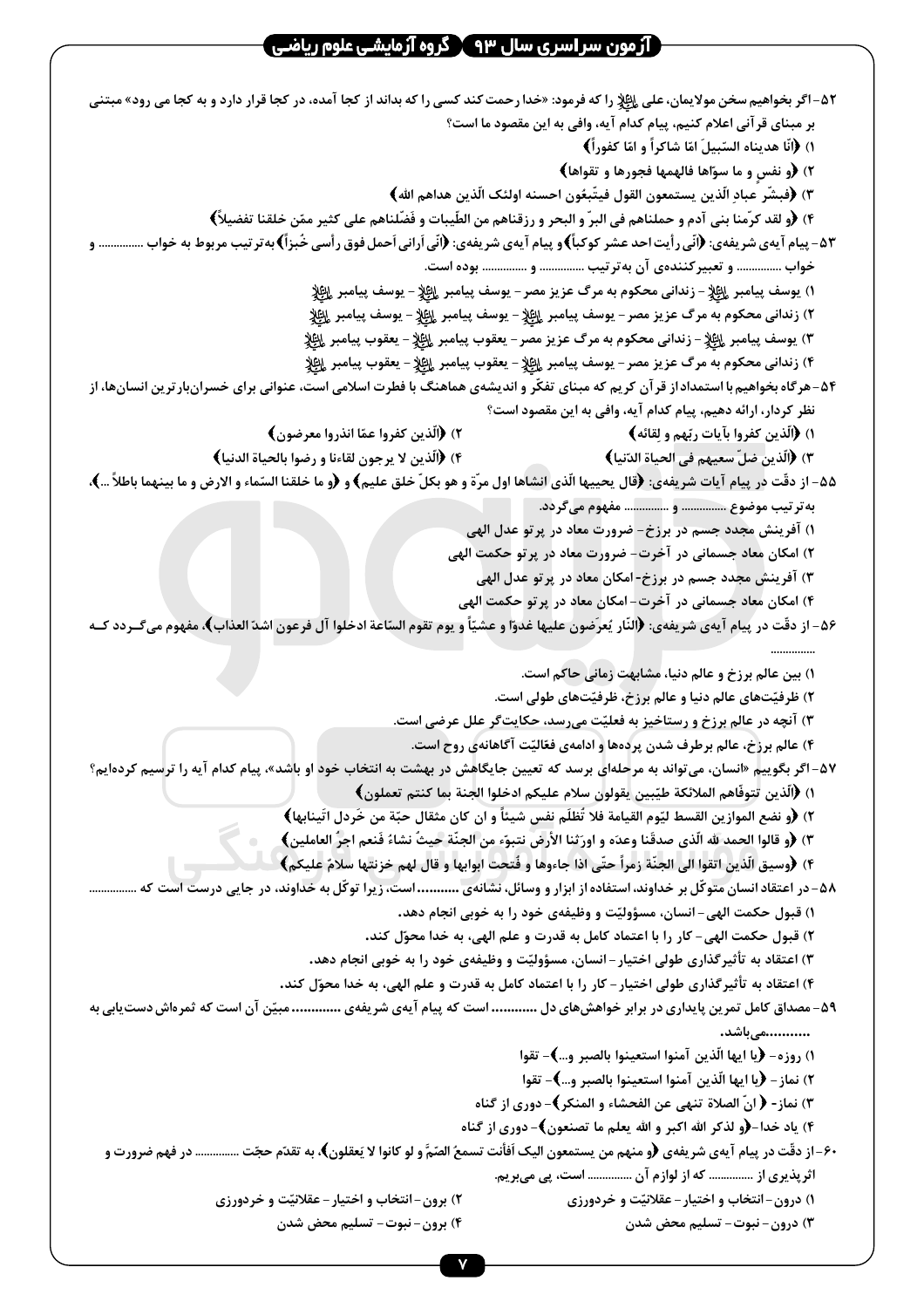| ۶۱– ادامهی نقشها و مسؤولیّتهای پیامبر بهجز دریافت وحی…………… به عهدهی امام معصوم منصوب است که ………. پاسخ ًکوی انسان، در هر                         |
|-------------------------------------------------------------------------------------------------------------------------------------------------|
| زمان باشد.                                                                                                                                      |
| ۱) از سوی خدا–گشوده بودن باب اجتهاد و استنباط احکام توسّط فقیهان و مجتهدان                                                                      |
| ۲) از سوی خدا-مجموعهی معارف و احکام موجود در قرآن و سیره و سنّت پیشوایان معصوم                                                                  |
| ٣) با انتخاب پیامبر ﷺ - گشوده بودن باب اجتهاد و استنباط احکام توسّط فقیهان و مجتهدان                                                            |
| ۴) با انتخاب پیامبر کیلینه از مجموعهی معارف و احکام موجود در قرآن و سیره و سنّت پیشوایان معصوم                                                  |
| ۶۲- از دقّت در پیام آیهی شریفهی: ﴿یا ایّها الرّسول بلّغ ما انزل الیک من ربّک و ان لم تفعل فما بلّغت رسالتَه و الله يَعصمک من النّاس انّ الله لا |
| ِيَهدى القومَ الكافرِينِ﴾ كدام مفهوم دريافت <u>نمي</u> شود؟                                                                                     |
| ۱) هم وزن بودن ابلاغ ولايت با رسالت پرفراز و فرود بيست و سه ساله.                                                                               |
| ۲) بینصیبی کافران از هدایت الهی، امری مسلّم و اجتنابناپذیر است.                                                                                 |
| ٣) حتميّت ابلاغ رسالت خداوند با اعلان ولايت اميرمؤمنان، على إلِﷺ .                                                                              |
| ۴) ابلاغ ولایت امیر مؤمنان، علی الظِّلِّ ، خالی از هر دغدغهی دل آزار است.                                                                       |
| ۶۳–اگر از فرهنگ فطرتپسند اسلام، جویای مسدود بودن همیشگی راه ضلالت شویم، پیام کدام مورد، وافی به این مقصود ما است؟                               |
| ١) «أنِّي تاركٌ فيكم الثقلينِ كتابَ اللهِ و عِترتي اهلَ بيتي …»                                                                                 |
| ٢) ﴿اللهُ ولىُ الَّذينَ آمنوا يُخرِجُهم منَ الظلماتِ الى النَّورِ … ﴾                                                                           |
| ٣) ﴿و الَّذينَ كفروا اولياءُهم الطَّاغوتُ يُخرجونَهم من النورِ الى الظلماتِ ﴾                                                                   |
| ۴) ﴿لَقدْ منَّ اللهُ على المؤمنينَ إذْ بعثَ فيهم رسولاً من انفسهم يَتلو عليهم آياتِه …﴾                                                         |
| ۶۴- حضرت علی ا <u>ائلا</u> فرمودند: «به زودی پس از من زمانی فرا خواهد رسید که کالایی رایج تر و فراوان تر از  نیست، آنگاه که بخواهند             |
| و در آن ایّام، در شهرها چیزی ناشناخته در از  نیست.»                                                                                             |
| ١) دروغ- که باطل را حق و حق را باطل جلوه دهند- دوستی و مروت                                                                                     |
| ٢) دروغ -که باطل را حق و حق را باطل جلوه دهند-معروف و خير                                                                                       |
| ۳) قرآن- بهصورت وارونه و به نفع دنیاطلبان معنایش کنند- دوستی و مروت                                                                             |
| ۴) قرآن- بهصورت وارونه و به نفع دنیاطلبان معنایش کنند-معروف و خیر                                                                               |
| ۶۵- «تدوین کتب اربعهی شیعه» و «اعلان عدم مشروعیّت خلافت خلفا»، به ترتیب نمودی از  و  میباشد.                                                    |
| ۱) تربیت شخصیّتهای اسلامی- مجاهده در راستای ولایت ظاهری                                                                                         |
| ۲) اقدامات مربوط به مرجعیّت دینی- مجاهده در راستای ولایت ظاهری                                                                                  |
| ۳) تبیین معارف اسلامی متناسب با نیازهای نو-اقدامات مربوط به مرجعیّت دینی                                                                        |
| ۴) اقدامات مربوط به مرجعیّت دینی- تبیین معارف اسلامی متناسب با نیازهای نو                                                                       |
| <b>۶۶- مصداق این عبارت، که قوم موسای کلیم ایلاد به پیامبر خود گفتند: «تو و پروردگارت بروید و بجنگید، ما اینجا مینشینیم»، افرادیاند که</b>       |
| ۱) صمیمانه، قبول درونی خود را در برابر دعوت پیامبرشان، نمود عملی ندادهاند.                                                                      |
| ۲) زخارف و زینتهای دنیایی، چشم دل ایشان را از دیدن حقایق، کور کرده است.                                                                         |
| ۳) تسلیم در برابر حقّ و درگیری با باطل را به حکم تبعیّت از نفس هواپرست، کنار گذاردهاند.                                                         |
| ۴) در زندگی خود، با باطل مبارزه نکردهاند و با مستکبران مقابله ننمودهاند و زمان ظهور را درک کردهاند.                                             |
| ۶۷- اگر بگوییم: «در فرهنگ الهام گرفته از وحی الهی، شرط اصلی و اوّلی در انتخاب همسر که این انتخاب از سوی مـرد بــه ظهــور برســد،                |
| «برخورداری از ایمان به خداوند» است، پیام آیهی شریفهی  را ترسیم کردهایم که فرجام اعراض از آن، به تحقّق  میانجامد.»                               |
| ١) ﴿و لا تنكحوا المشركين حتَّى يؤمنوا﴾– ﴿و الله يدعو الى الجنَّة﴾                                                                               |
| ٢) ﴿ و لا تنكحوا المشركات حتَّى يؤمنِّ﴾- ﴿و الله يدعو الى الجنَّة﴾                                                                              |
| ٣) ﴿و لا تنكحوا المشركين حتَّى يؤمنوا﴾- ﴿اولئک يدعون الى النَّارِ ﴾                                                                             |
| ۴) ﴿ و لا تنكحوا المشركات حتَّى يؤمنِّ)- ﴿اولئك يدعون الى النَّارِ﴾                                                                             |
| ۶۸- قرآن کریم از کلمهی «نحلة» برای  استفاده کرده است که  از شروط اصلی عقد است.                                                                  |
| ۲) صداق- اجازهی ولی برای دختر و پسر<br>۱) مهر - اجازهی ولی برای دختر و پسر                                                                      |
| ۴) صداق- اذن ولي براي ازدواج دختر<br>۳) مهر – اذن ولی برای ازدواج دختر                                                                          |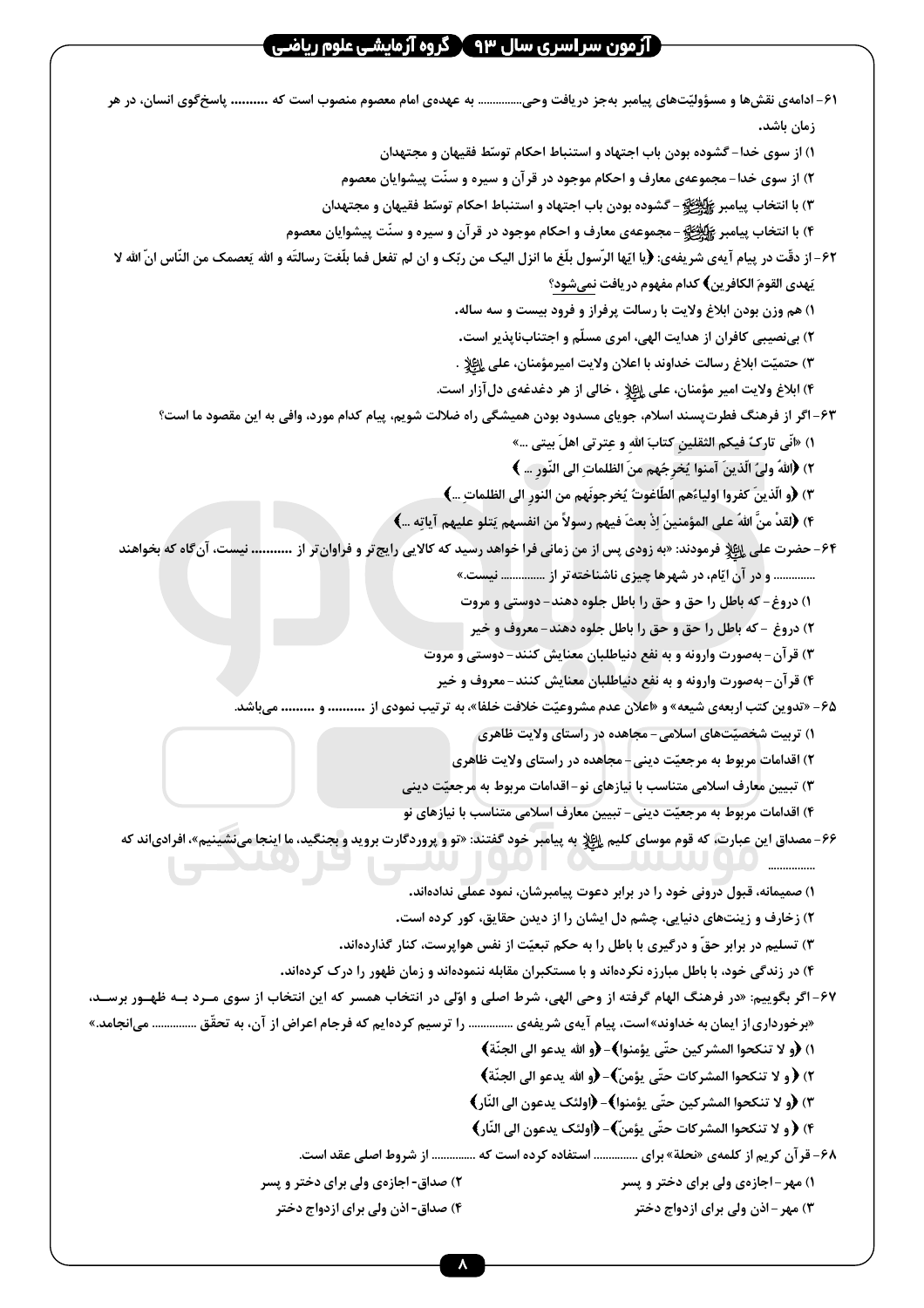| ۶۹- با توجه به آيهي شريفهي ﴿هو الَّذي يسيِّركم في البرِّ و البحر حتَّى اذا كنتم في الفُلک و جَرين بهم بريحٍ طيّبة و فرحوا بها جاءتْها ريح عاصف و |
|--------------------------------------------------------------------------------------------------------------------------------------------------|
| جاءهم الموج من كلّ مكان و ظنّوا انّهم اُحيط بهم دعوا الله مُخلصين له الدّين لأن انجيتَنا من هذه لنكوننّ من الشاكرين﴾، به موضوع …………… پي          |
| مىبريم.                                                                                                                                          |
| ۱) تأثیرگذاری مثبت و منفی پدیدهها در انسان و ظهور لوازم هر یک                                                                                    |
| ۲) وجود فراز و فرودهای زندگی که هر کدام، لوازم خاصّ خود را دارد                                                                                  |
| ۳) فطری بودن توجّه به خدا و ظهور آن به هنگام گرفتار آمدن به بلایا                                                                                |
| ۴) استقلال ارادهی خداوند در ظهور آثار پدیدهها و وابستگی آن پدیدهها به خداوند                                                                     |
| ۷۰–ادارهی جهان و هدایت این مجموعهی هدفمند به سوی مقصدی که برایش مقدّر شده است، مرتبط با توحید در  است که پیام آیهی                               |
| شریفهی  حاکی از آن است.                                                                                                                          |
| ١) ربوبيّت − ﴿افرأيتم ما تحرثون ۞ ا انتم تزرعونه ام نحن الزّارعون﴾                                                                               |
| ٢) ولايت- ﴿افرأيتم ما تحرثون ۞ ا انتم تزرعونه ام نحن الزّارعون﴾                                                                                  |
| ٣) ربوبيّت- ﴿ما لهم من دونه من وليّ و لا يشرك في حكمه احداً﴾                                                                                     |
| ۴) ولايت- ﴿ما لهم من دونه من وليّ و لا يشرك في حكمه احداً﴾                                                                                       |
| ۷۱-اگر از ما بپرسند: «تسلیم در برابر خداوند، مربوط به کدام قسم از توحید است؟»، میگوییم: مربوط به توحید در …………… است که پیام آیهی                 |
| شریفهی  بیانگر آن است.                                                                                                                           |
| ١) ولايت- ﴿و لقد بعثنا في كلِّ امّةٍ رسولاً ان اعبدوا الله و اجتنبوا الطّاغوت﴾                                                                   |
| ٢) عبادت- ﴿و لقد بعثنا في كلِّ امّة رسولاً ان اعبدوا الله و اجتنبوا الطّاغوت﴾                                                                    |
| ٣) ولايت- ﴿اتَّخذوا احبارهم و رهبانهم ارباباً من دون الله و المسيح ابن مريم﴾                                                                     |
| ۴) عبادت- ﴿اتَّخذُوا احبارهم و رهبانهم ارباباً من دون الله و المسيح ابن مريم﴾                                                                    |
| ۷۲- اگر بخواهیم برای «عمل»، «جسد و روحی» تصوّر کنیم به ترتیب حُسن  و حُسن  را ترسیم نمودهایم که حــقّ تقــدّم از آنِ                             |
| است.                                                                                                                                             |
| ١) فعلى- فاعلى- دومين سيم / ٢) فاعلى- فعلى- دومين<br>۴) فاعلی – فعلی – نخستین<br>۳) فعلی – فاعلی – نخستین                                        |
| ۷۳- اگر بخواهیم با استمداد از وحی الهی و سخن پیامبر اکرم <del>ﷺ </del> یکی از «مصادیق ولایت معنوی انسان» را ترسیم کنیم، پیام کدام مــورد،        |
| مددرسان ما در ارائهی این مقصود است؟                                                                                                              |
| ١) «يا بني آدم انا غنيّ لا افتقر اطعني في ما امرتك اجعلك غنيّا لا تفتقر»                                                                         |
| ٢)«يا بني آدم انا حيّ لا اموت اطعني في ما امرتک اجعلک حيّاً لا تموت»                                                                             |
| ٣) ﴿يا بني آدم قد انزلنا عليكم لباساً يواري سوآتِكم و ريشاً و لباس التقوى ذلك خير﴾                                                               |
| ۴) «يا بني آدم انا اقول للشيء كن فيكون اطعني في ما امرتكَ اجعلك تقول للشئ كن فيكون»                                                              |
| ۷۴- اگر از ما بپرسند: «صحنهی بروز و ظهور اختیار انسان، کجا است؟» میگوییم :آن جا است که                                                           |
| ۲) قضا و قدرهای متفاوت، او را احاطه کرده باشند.<br>۱) باطل با تمام آلودگیهای فطرت آزارش خودنمایی کند.                                            |
| ۳) جایگاه خود را در نظام قانونمند آفرینش، درک کرده باشد. گ۴) حقّ با همهی زیباییهای فطرتپسندش به او عرضه شود.                                     |
| ۷۵- از آیهی شریفهی: ﴿کلَّا نمدّ هولاء و هولاء من عطاء ربّک و ما کان عطاء ربّک محظوراً﴾، مفهوم میگردد که  و ناظر بر سنت                           |
| خداوند است.                                                                                                                                      |
| ۱) هر کس با اراده و اختیار خود، راه باطل را برگزیند خداوند شرایطی برای او فراهم میکند که در مسیری که پیش گرفته، به پیش رود-خاص                   |
| و امداد                                                                                                                                          |
| ۲) هر کس با اراده و اختیار خود، راه باطل را برگزیند خداوند شرایطی برای او فراهم میکند که در مسیری که پیش گرفته، به پیش رود-                      |
|                                                                                                                                                  |
| خاص و املاء                                                                                                                                      |
| ۳) روی آوردن دنیا و لذتهای دنیایی به برخی انسانهای گناهکار نشانهی مورد لطف خدا قرار گرفتن آنان نیست- عام و امداد                                 |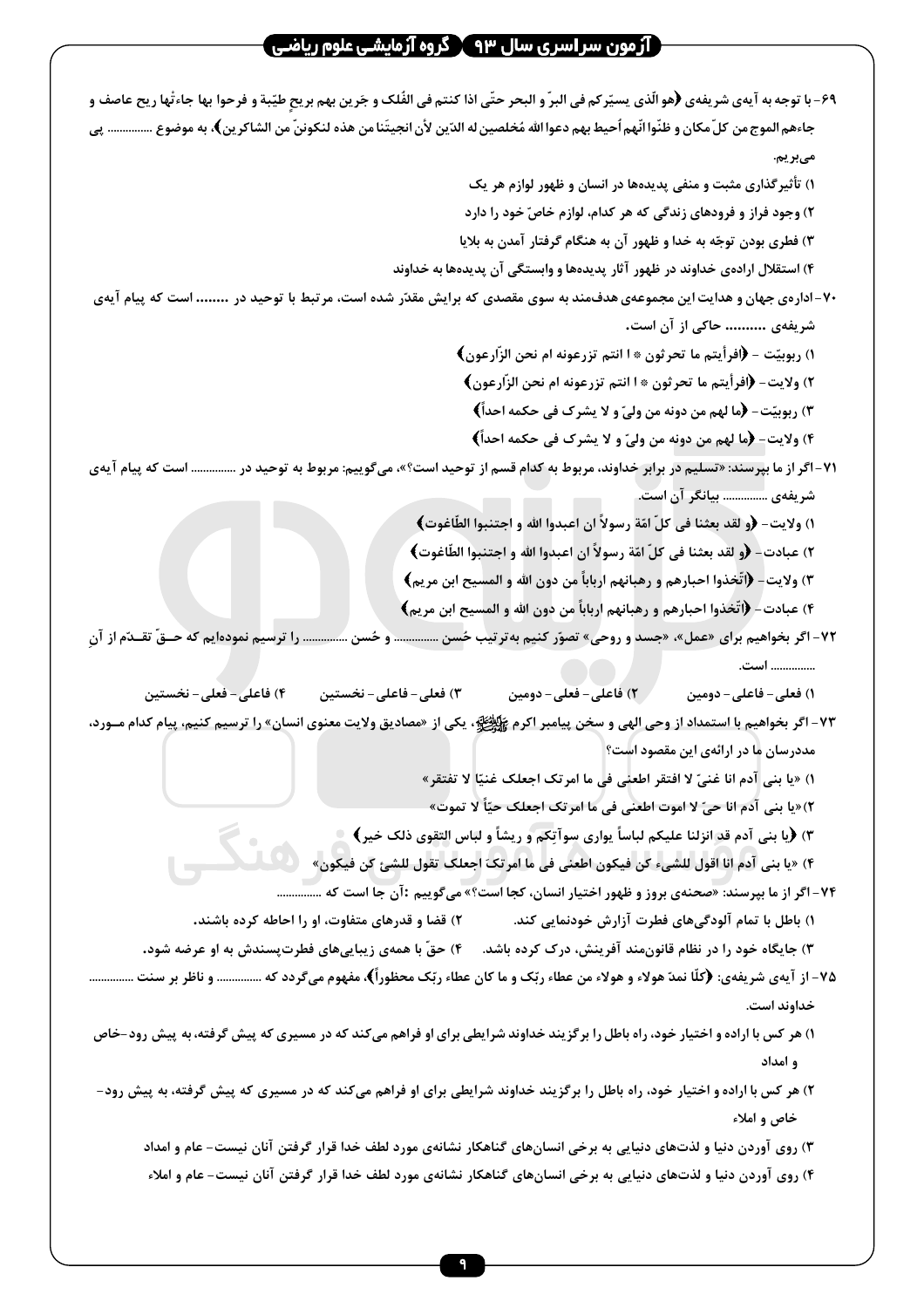### **1 آزمون سر اسری سال ۹۳**  $\mathbf{Y}$  **گروه آزمایشی علوم ریاضی**

#### المستقدم المستقدم المستقدم المستقدم المستقدم المستقدم المستقدم المستقدم المستقدم المستقدم المستقدم المستقدم ال<br>وقت يبدأ التكليديين المستقدم المستقدم المستقدم المستقدم المستقدم المستقدم المستقدم المستقدم المستقدم المستقدم

| Part A: Vocabulary and Grammar<br>Directions: Questions 76-87 are incomplete sentences. Beneath each sentence you will see four words or<br>phrases, marked (1), (2), (3), and (4). Choose the one word or phrase that best completes the sentence.<br>Then mark your answer sheet. |                                                                    |                                                                                   |                                                                                                               |
|-------------------------------------------------------------------------------------------------------------------------------------------------------------------------------------------------------------------------------------------------------------------------------------|--------------------------------------------------------------------|-----------------------------------------------------------------------------------|---------------------------------------------------------------------------------------------------------------|
|                                                                                                                                                                                                                                                                                     | 76- What did you say to your friend when he asked where ?          |                                                                                   |                                                                                                               |
| 1) did you spend your weekend<br>2) you had spent your weekend                                                                                                                                                                                                                      |                                                                    |                                                                                   |                                                                                                               |
|                                                                                                                                                                                                                                                                                     | 3) your weekend did you spend<br>4) had your weekend been spent    |                                                                                   |                                                                                                               |
|                                                                                                                                                                                                                                                                                     | 77- The man spoke  that I couldn't understand a word he said.      |                                                                                   |                                                                                                               |
| 1) so quickly                                                                                                                                                                                                                                                                       | 2) too quickly                                                     | 3) such quickly                                                                   | 4) quickly enough                                                                                             |
|                                                                                                                                                                                                                                                                                     |                                                                    | 78- You should try to answer all the questions  they are easy or not.             |                                                                                                               |
| 1) although                                                                                                                                                                                                                                                                         | 2) while                                                           | 3) whether                                                                        | 4) because                                                                                                    |
|                                                                                                                                                                                                                                                                                     |                                                                    | 79- Our parents  have participated in the school meeting; however, they didn't.   |                                                                                                               |
| 1) must                                                                                                                                                                                                                                                                             | 2) should                                                          | 3) might                                                                          | 4) would                                                                                                      |
|                                                                                                                                                                                                                                                                                     |                                                                    |                                                                                   | 80- Scientists do not yet know if there is life of any kind somewhere outside the solar system. This has long |
|                                                                                                                                                                                                                                                                                     |                                                                    | been a/an  to us and will most probably continue to be so for many years to come. |                                                                                                               |
| 1) exploration                                                                                                                                                                                                                                                                      | 2) expectation                                                     | 3) mystery                                                                        | 4) contact                                                                                                    |
|                                                                                                                                                                                                                                                                                     |                                                                    |                                                                                   | 81- No one in class wants Ted to be a member of their group because he almost always avoids                   |
|                                                                                                                                                                                                                                                                                     | what is assigned to him as his responsibility.                     |                                                                                   |                                                                                                               |
| 1) exercising                                                                                                                                                                                                                                                                       | 2) including                                                       | 3) encouraging                                                                    | 4) performing                                                                                                 |
|                                                                                                                                                                                                                                                                                     | 82- We had trouble doing the experiment; it is really a very  one. |                                                                                   |                                                                                                               |
| 1) anxious                                                                                                                                                                                                                                                                          | 2) mental                                                          | 3) concerned                                                                      | 4) complicated                                                                                                |
|                                                                                                                                                                                                                                                                                     |                                                                    | 83- Death finally brought an end to her ; she is in no pain any more.             |                                                                                                               |
| 1) warning                                                                                                                                                                                                                                                                          | 2) suffering                                                       | 3) legend                                                                         | 4) inaction                                                                                                   |
|                                                                                                                                                                                                                                                                                     |                                                                    | 84- Vitamins cannot be  by our bodies; we get them from what we eat or drink.     |                                                                                                               |
| 1) involved                                                                                                                                                                                                                                                                         | 2) manufactured                                                    | 3) concentrated                                                                   | 4) accepted                                                                                                   |
|                                                                                                                                                                                                                                                                                     |                                                                    | 85- Have you ever noticed that the neighbor's trees have grown                    |                                                                                                               |
| 1) considerably<br>$\bullet$                                                                                                                                                                                                                                                        | 2) comfortably                                                     | $\mathcal{L}_{\mathcal{C}}$<br>3) strongly                                        | 4) actively                                                                                                   |
| 86- The general arrangement of the different parts of something that is made, such as a building, book,                                                                                                                                                                             |                                                                    |                                                                                   |                                                                                                               |
| machine, etc is called a                                                                                                                                                                                                                                                            |                                                                    |                                                                                   |                                                                                                               |
| 1) basis                                                                                                                                                                                                                                                                            | 2) project                                                         | 3) design                                                                         | 4) catalog                                                                                                    |
| 87- The president has been fully  the recent advances.                                                                                                                                                                                                                              |                                                                    |                                                                                   |                                                                                                               |
| 1) compared with                                                                                                                                                                                                                                                                    | 2) stretched to                                                    | 3) released on                                                                    | 4) informed of                                                                                                |
|                                                                                                                                                                                                                                                                                     |                                                                    |                                                                                   |                                                                                                               |

#### **Part B: Cloze Test**

**Directions: Questions 88- 92 are related to the following passage. Read the passage and decide which choice (1), (2), (3), or (4) best fits each space. Then mark your answer sheet.**

**Food and clothing presented difficult problems. Much was ...88... from the Eskimo, a people of Greenland and northern Canada who had accustomed themselves to living in conditions of ...89... cold. The absence of fresh food, ...90... fruit and vegetables, meant that polar travellers were threatened with the disease scurvy, whose ...91... has been properly understood only in the last 100 years. Shelter and ...92... for fires are other problems which, little by little have been to some extent overcome.**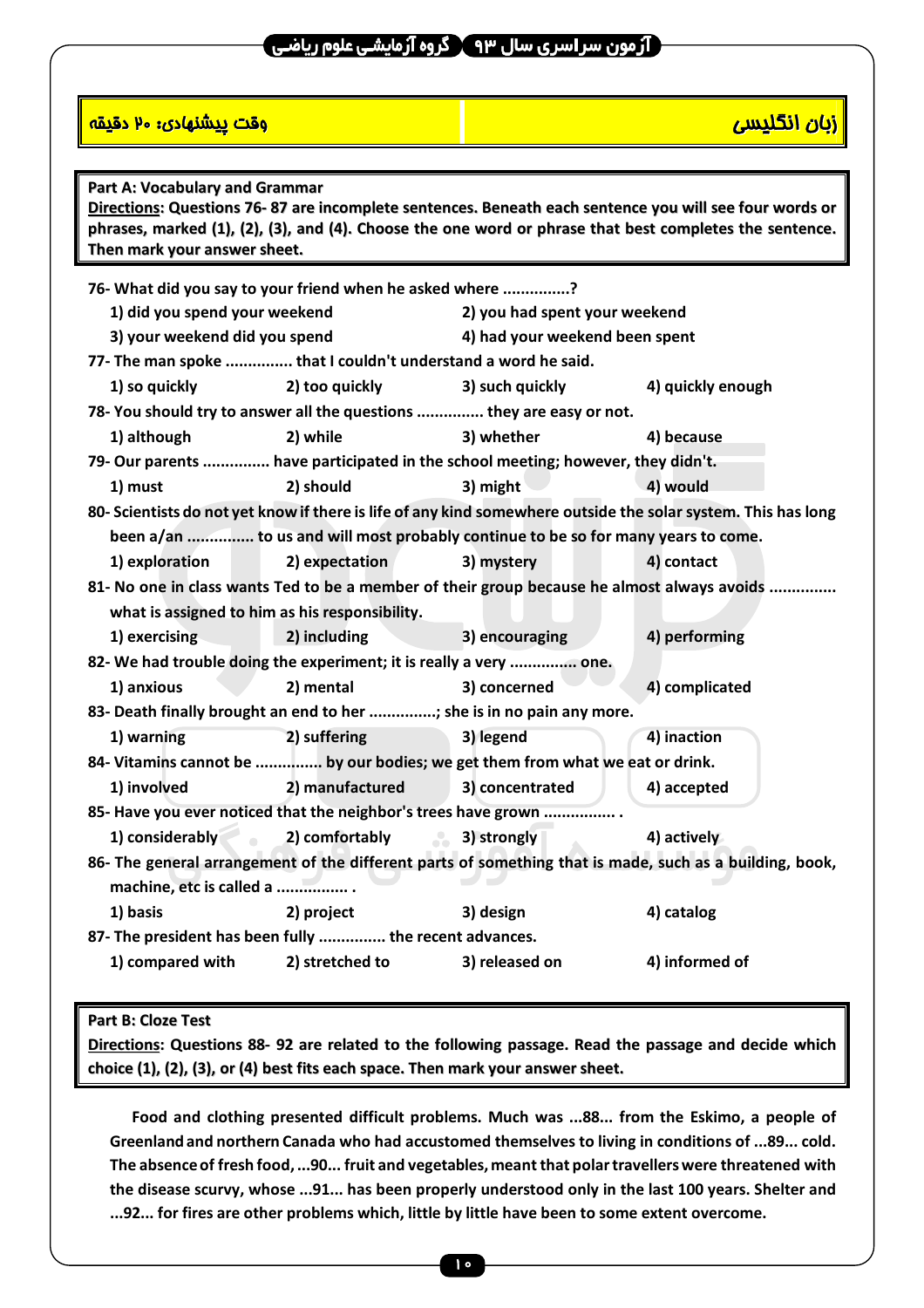### ۔ آرمون سر اسری سال ۹۳  $\Upsilon$  گروه آرمایشـی علوم ریاضا

| 88-1) taught     | 2) helped     | 3) improved   | 4) learned    |
|------------------|---------------|---------------|---------------|
| 89-1) extreme    | 2) giant      | 3) necessary  | 4) efficient  |
| 90-1) certainly  | 2) directly   | 3) especially | 4) constantly |
| 91-1) impression | 2) prevention | 3) expression | 4) promotion  |
| 92-1) matter     | 2) trash      | 3) device     | 4) fuel       |

#### **Part C: Reading Comprehension**

**Directions: In this part of the test, you will read two passages. Each passage is followed by four** questions. Answer the questions by choosing the best choice  $(1)$ ,  $(2)$ ,  $(3)$ , or  $(4)$ . Then mark your answer **sheet.**

#### **Passage I:**

**Weather forecasting is the use of science and technology to predict the state of the atmosphere for a given location. Human beings have tried to predict the weather informally for thousands of years, and formally since the nineteenth century. Weather forecasts are made by collecting quantitative data about the current state of the atmosphere on a given place and using scientific understanding of atmospheric processes to predict how the atmosphere will be on that place.** 

**Once an all-human endeavor based mainly upon changes in barometric pressure, current weather condition, and sky condition, weather forecasting now relies on computer-based models that consider atmospheric factors. Human input is still required to select the best possible forecast model to base the forecast upon, which involves pattern recognition skills, teleconnections, knowledge of model performance, and knowledge of model biases. The ever-changing nature of the atmosphere, the great computational power required to solve the equations that describe the atmosphere, error involved in measuring the initial conditions, and an incomplete understanding of atmospheric processes mean that forecasts become less accurate as the difference in current time and the time for which the forecast is being made increases.** 

**93- According to the passage, weather forecasting ................ .** 

 **1) is a new technology 2) has a long history** 

- **3) began less than 100 years ago 4) is not as effective as it used to be**
- **94- The passage is mainly concerned with ................ .**

 **1) the reasons why humans are attracted to weather forecasting** 

- **2) the circumstances under which weathermen make mistakes**
- **3) a definition of weather forecasting and the way it is done**
- **4) the early methods used to predict weather conditions**
- **95- What does the passage state about the role of humans in modern weather forecasting?** 
	- **1) Human work is a necessity.**
	- **2) There is no need for humans.**
	- **3) Even people with no expert knowledge can do weather forecasting.**
	- **4) It now depends more on human intervention than was the case in less modern weather forecasting models.**
- **96- The word "which" near the end of paragraph 2 refers to ................** 
	- **1) processes 2) forecasts 3) difference in current time 4) time**